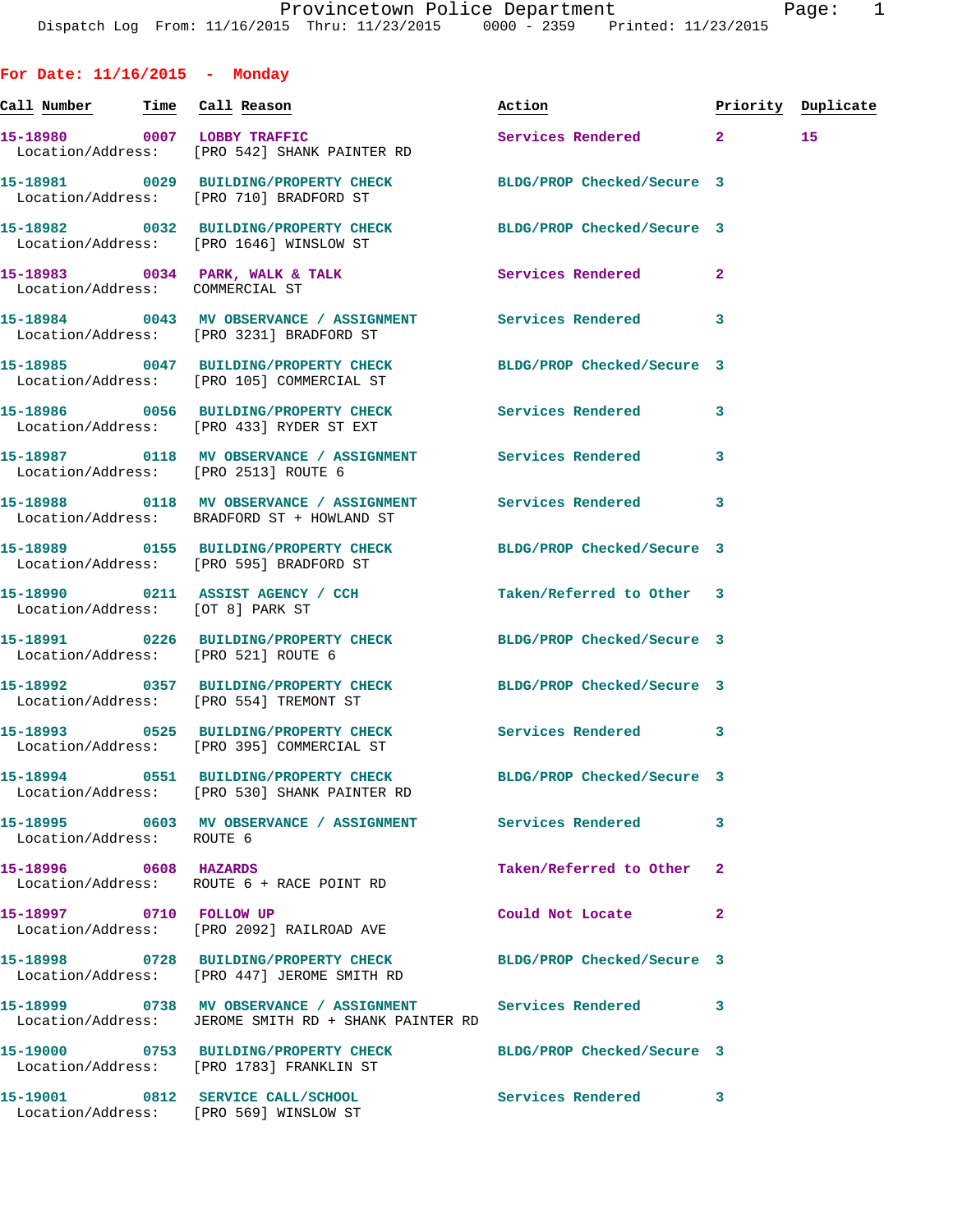|                                                               | Provincetown Police Department<br>Dispatch Log From: 11/16/2015 Thru: 11/23/2015 0000 - 2359 Printed: 11/23/2015 |                            |                |
|---------------------------------------------------------------|------------------------------------------------------------------------------------------------------------------|----------------------------|----------------|
|                                                               | 15-19002 0828 BUILDING/PROPERTY CHECK BLDG/PROP Checked/Secure 3<br>Location/Address: [PRO 2206] COMMERCIAL ST   |                            |                |
|                                                               |                                                                                                                  |                            | 3              |
| Location/Address: HOWLAND ST                                  | 15-19004 0850 ANIMAL CALL/TURTLES Taken/Referred to Other                                                        |                            | $\mathbf{2}$   |
|                                                               | 15-19005 1000 BUILDING/PROPERTY CHECK Services Rendered<br>Location/Address: [PRO 564] BAYBERRY AVE              |                            | 3              |
|                                                               | 15-19006 1006 BUILDING/PROPERTY CHECK BLDG/PROP Checked/Secure 3<br>Location/Address: [PRO 2494] BRADFORD ST     |                            |                |
|                                                               | 15-19007 1027 MV OBSERVANCE / ASSIGNMENT Services Rendered<br>Location/Address: BRADFORD ST + HOWLAND ST         |                            | 3              |
|                                                               | 15-19009 1145 911 GENERAL<br>Location/Address: [PRO 542] SHANK PAINTER RD                                        | Services Rendered          | 1              |
| Location/Address: ROUTE 6 + SNAIL RD                          | 15-19010 1302 MV OBSERVANCE / ASSIGNMENT VERBAL WARNING                                                          |                            | 3              |
| 15-19012 1318 MV STOP<br>Location/Address: [PRO 3440] ROUTE 6 |                                                                                                                  | <b>VERBAL WARNING</b>      | 3              |
|                                                               | 15-19011 1320 BUILDING/PROPERTY CHECK BLDG/PROP Checked/Secure 3<br>Location/Address: [PRO 3033] COMMERCIAL ST   |                            |                |
| 15-19013 1332 MV STOP<br>Location/Address: [PRO 2479] ROUTE 6 |                                                                                                                  | <b>VERBAL WARNING</b>      | 3              |
| Location/Address: [PRO 521] ROUTE 6                           | 15-19014 1338 BUILDING/PROPERTY CHECK BLDG/PROP Checked/Secure 3                                                 |                            |                |
|                                                               | 15-19015 1339 BOAT/HARBORMASTER<br>Location/Address: [PRO 2543] MACMILLAN WHARF                                  | <b>Services Rendered</b>   | $\overline{a}$ |
|                                                               | Location/Address: [PRO 2391] BRADFORD ST                                                                         | <b>Services Rendered</b>   | 1              |
| 15-19017 1345 MV STOP                                         | Location/Address: [PRO 2489] BRADFORD ST                                                                         | <b>VERBAL WARNING</b>      | 3              |
| 15-19018 1352 MV STOP                                         | Location/Address: [PRO 1916] COURT ST                                                                            | <b>VERBAL WARNING</b>      | 3              |
| Location/Address: [PRO 2521] ROUTE 6                          | 15-19019 1358 MV OBSERVANCE / ASSIGNMENT Services Rendered                                                       |                            | 3              |
| 15-19020 1534 MV STOP                                         | Location/Address: [PRO 338] SHANK PAINTER RD                                                                     | <b>VERBAL WARNING</b>      | 3              |
|                                                               | 15-19021 1618 BUILDING/PROPERTY CHECK<br>Location/Address: [PRO 2898] JEROME SMITH RD                            | BLDG/PROP Checked/Secure 3 |                |
| 15-19022 1637 ANIMAL CALL                                     | Location/Address: [PRO 2561] CENTER ST                                                                           | Could Not Locate           | $\overline{2}$ |
| Location/Address: [PRO 1683] PRINCE ST                        | 15-19023 1731 BUILDING/PROPERTY CHECK                                                                            | BLDG/PROP Checked/Secure 3 |                |
|                                                               | 15-19024 1811 TTY TEST CALL; SUCCESSFUL<br>Location/Address: [PRO 542] SHANK PAINTER RD                          | No Action Required         | 1              |
|                                                               | 15-19025 1815 BUILDING/PROPERTY CHECK<br>Location/Address: [PRO 519] RACE POINT RD                               | BLDG/PROP Checked/Secure 3 |                |
| 15-19026 1834 HAZARDS                                         |                                                                                                                  | No Action Required         | $\mathbf{2}$   |

Location/Address: BRADFORD ST + PRINCE ST

Page: 2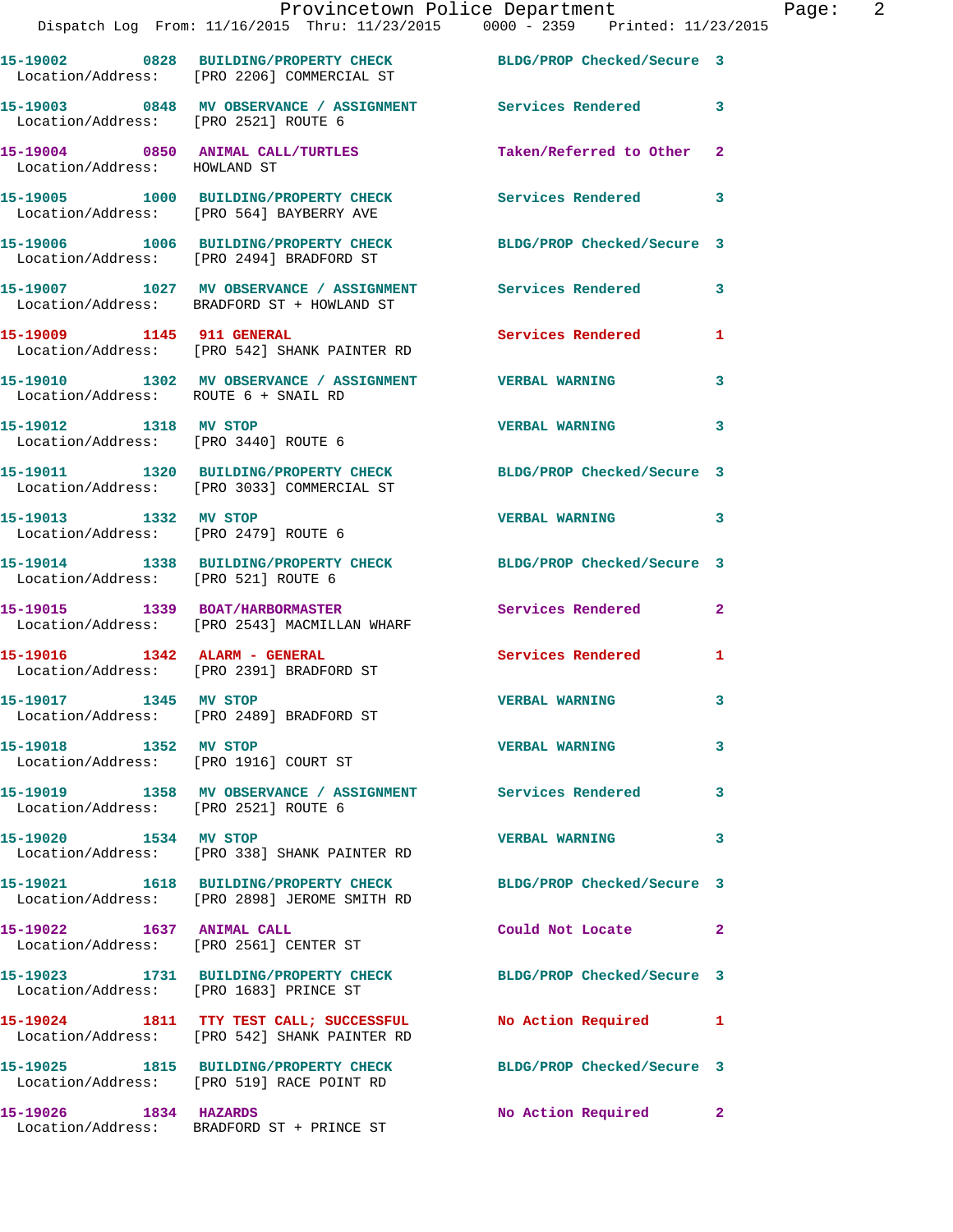|                                      | 15-19027 1902 ASSIST CITIZEN<br>Location/Address: [PRO 542] SHANK PAINTER RD                         | No Action Required 3       |              |
|--------------------------------------|------------------------------------------------------------------------------------------------------|----------------------------|--------------|
| Location/Address: [PRO 3287] ROUTE 6 | 15-19028 1946 BUILDING/PROPERTY CHECK BLDG/PROP Checked/Secure 3                                     |                            |              |
| 15-19030 2002 STREET LIGHT           | Location/Address: [PRO 2380] CREEK HILL RD + BRADFORD ST EXT                                         | Taken/Referred to Other 2  |              |
|                                      | 15-19029 2005 BUILDING/PROPERTY CHECK<br>Location/Address: [PRO 3259] MACMILLAN WHARF                | BLDG/PROP Checked/Secure 3 |              |
| 15-19031 2027 ASSIST CITIZEN         | Location/Address: [PRO 617] BRADFORD ST                                                              | Services Rendered 3        |              |
| Location/Address: [PRO 521] ROUTE 6  | 15-19032 2045 BUILDING/PROPERTY CHECK                                                                | BLDG/PROP Checked/Secure 3 |              |
|                                      | 15-19033 2108 BUILDING/PROPERTY CHECK<br>Location/Address: [PRO 516] RACE POINT RD                   | BLDG/PROP Checked/Secure 3 |              |
|                                      | 15-19035 2132 BUILDING/PROPERTY CHECK<br>Location/Address: [PRO 182] COMMERCIAL ST                   | BLDG/PROP Checked/Secure 3 |              |
|                                      | 15-19036 2339 BUILDING/PROPERTY CHECK<br>Location/Address: [PRO 1778] SHANK PAINTER RD               | BLDG/PROP Checked/Secure 3 |              |
|                                      | 15-19037 2349 MV OBSERVANCE / ASSIGNMENT Services Rendered<br>Location/Address: [PRO 42] BRADFORD ST |                            | 3            |
|                                      | 15-19038 2354 BUILDING/PROPERTY CHECK<br>Location/Address: [PRO 3256] COMMERCIAL ST                  | BLDG/PROP Checked/Secure 3 |              |
| For Date: $11/17/2015$ - Tuesday     |                                                                                                      |                            |              |
| 15-19039 0023 MV STOP                | Location/Address: [PRO 3296] SHANK PAINTER RD                                                        | <b>VERBAL WARNING</b>      | 3            |
|                                      | 15-19040 0030 BUILDING/PROPERTY CHECK<br>Location/Address: [PRO 710] BRADFORD ST                     | BLDG/PROP Checked/Secure 3 |              |
| 15-19041 0032 ALARM - GENERAL        | Location/Address: [PRO 2542] COMMERCIAL ST                                                           | False Alarm Weather (No 1  |              |
|                                      | Location/Address: BRADFORD ST + HOWLAND ST                                                           | <b>Services Rendered</b>   | 3            |
|                                      | 15-19043 0105 BUILDING/PROPERTY CHECK<br>Location/Address: [PRO 99] COMMERCIAL ST                    | BLDG/PROP Checked/Secure 3 |              |
| Location/Address: SNAIL RD           | 15-19044 0138 MV OBSERVANCE / ASSIGNMENT Services Rendered                                           |                            | 3            |
|                                      | 15-19045 0145 BUILDING/PROPERTY CHECK<br>Location/Address: [PRO 433] RYDER ST EXT                    | BLDG/PROP Checked/Secure 3 |              |
| Location/Address: [PRO 521] ROUTE 6  | 15-19046 0232 BUILDING/PROPERTY CHECK                                                                | <b>Services Rendered</b>   | 3            |
|                                      | 15-19047 0241 BUILDING/PROPERTY CHECK<br>Location/Address: [PRO 516] RACE POINT RD                   | BLDG/PROP Checked/Secure 3 |              |
|                                      | 15-19048 0245 BUILDING/PROPERTY CHECK<br>Location/Address: [PRO 1783] FRANKLIN ST                    | BLDG/PROP Checked/Secure 3 |              |
| 15-19050 0525 ASSIST CITIZEN         | Location/Address: [PRO 2647] SHANK PAINTER RD                                                        | Services Rendered          | 3            |
|                                      | 15-19049      0543   MV OBSERVANCE / ASSIGNMENT      Services Rendered                               |                            | $\mathbf{3}$ |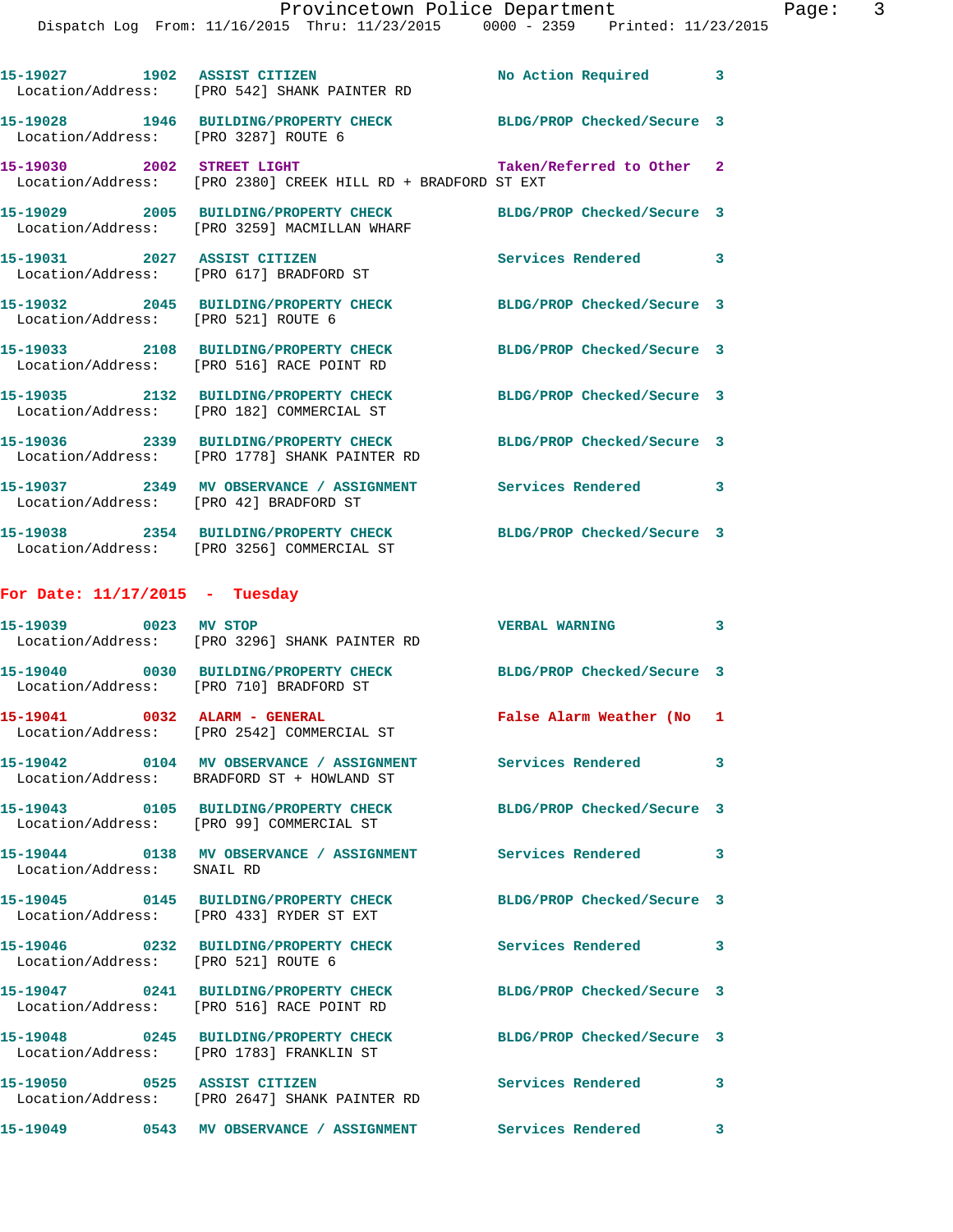|                                      | Dispatch Log From: 11/16/2015 Thru: 11/23/2015 0000 - 2359 Printed: 11/23/2015                                   | Provincetown Police Department |              | Page: 4         |  |
|--------------------------------------|------------------------------------------------------------------------------------------------------------------|--------------------------------|--------------|-----------------|--|
| Location/Address: ROUTE 6 + SNAIL RD |                                                                                                                  |                                |              |                 |  |
|                                      | 15-19051 0559 LOBBY TRAFFIC<br>Location/Address: [PRO 542] SHANK PAINTER RD                                      | Services Rendered 2            |              | 12 <sup>°</sup> |  |
| Location/Address: [PRO 521] ROUTE 6  | 15-19052 0737 BUILDING/PROPERTY CHECK BLDG/PROP Checked/Secure 3                                                 |                                |              |                 |  |
|                                      | 15-19054 0813 GENERAL INFO                                                                                       | Services Rendered 3            |              |                 |  |
|                                      | 15-19053 0814 SCHOOL<br>Location/Address: [PRO 569] WINSLOW ST                                                   | Services Rendered 3            |              |                 |  |
|                                      | 15-19055 0841 BUILDING/PROPERTY CHECK BLDG/PROP Checked/Secure 3<br>Location/Address: [PRO 2977] COMMERCIAL ST   |                                |              |                 |  |
| Location/Address: [PRO 3440] ROUTE 6 | 15-19056 0922 MV OBSERVANCE / ASSIGNMENT Services Rendered 3                                                     |                                |              |                 |  |
| 15-19057 0922 GENERAL INFO           |                                                                                                                  | Services Rendered 3            |              |                 |  |
|                                      | 15-19058 0948 BUILDING/PROPERTY CHECK BLDG/PROP Checked/Secure 3<br>Location/Address: [PRO 1783] FRANKLIN ST     |                                |              |                 |  |
|                                      | 15-19059 1002 MV OBSERVANCE / ASSIGNMENT<br>Location/Address: HOWLAND ST + HARRY KEMP WAY                        | No Action Required 3           |              |                 |  |
|                                      | 15-19061 1025 BUILDING/PROPERTY CHECK BLDG/PROP Checked/Secure 3<br>Location/Address: [PRO 3033] COMMERCIAL ST   |                                |              |                 |  |
|                                      | 15-19062 1139 ANIMAL CALL/BIRD<br>Location/Address: [PRO 3609] COMMERCIAL ST                                     | Services Rendered 2            |              |                 |  |
|                                      | 15-19063 1238 PARK, WALK & TALK<br>Location/Address: [PRO 105] COMMERCIAL ST                                     | Services Rendered 2            |              |                 |  |
|                                      | 15-19064 1321 BUILDING/PROPERTY CHECK BLDG/PROP Checked/Secure 3<br>Location/Address: [PRO 2898] JEROME SMITH RD |                                |              |                 |  |
| Location/Address: ROUTE 6            | 15-19065 1329 MV OBSERVANCE / ASSIGNMENT Services Rendered 3                                                     |                                |              |                 |  |
| Refer To Accident: 15-77-AC          | 15-19066 1357 MV ACCIDENT/MINOR<br>Location/Address: [PRO 3296] SHANK PAINTER RD                                 | Services Rendered 1            |              |                 |  |
|                                      | 15-19067 1421 MEDICAL EMERGENCY<br>Location/Address: [PRO 569] WINSLOW ST                                        | Transported to Hospital 1      |              |                 |  |
|                                      | 15-19069 1446 BIKE ACCIDENT/TRANSPORT<br>Location/Address: [PRO 2564] COMMERCIAL ST                              | Transported to Hospital 1      |              |                 |  |
|                                      | 15-19070 1502 VERBAL 1-WAY<br>Location/Address: [PRO 175] COMMERCIAL ST                                          | <b>VERBAL WARNING</b>          | 3            |                 |  |
|                                      | 15-19072 1617 SUSPICIOUS ACTIVITY<br>Location/Address: [PRO 2898] JEROME SMITH RD                                | Unfounded                      | $\mathbf{2}$ |                 |  |
|                                      | 15-19073 1705 BUILDING/PROPERTY CHECK BLDG/PROP Checked/Secure 3<br>Location/Address: [PRO 1783] FRANKLIN ST     |                                |              |                 |  |
| 15-19074 1714 TTY TEST CALL          | Location/Address: [PRO 542] SHANK PAINTER RD                                                                     | Services Rendered 1            |              |                 |  |
|                                      | 15-19075 1728 BUILDING/PROPERTY CHECK<br>Location/Address: [PRO 433] RYDER ST EXT                                | BLDG/PROP Checked/Secure 3     |              |                 |  |
|                                      | 15-19076 1805 BUILDING/PROPERTY CHECK BLDG/PROP Checked/Secure 3<br>Location/Address: [PRO 710] BRADFORD ST      |                                |              |                 |  |
|                                      |                                                                                                                  | BLDG/PROP Checked/Secure 3     |              |                 |  |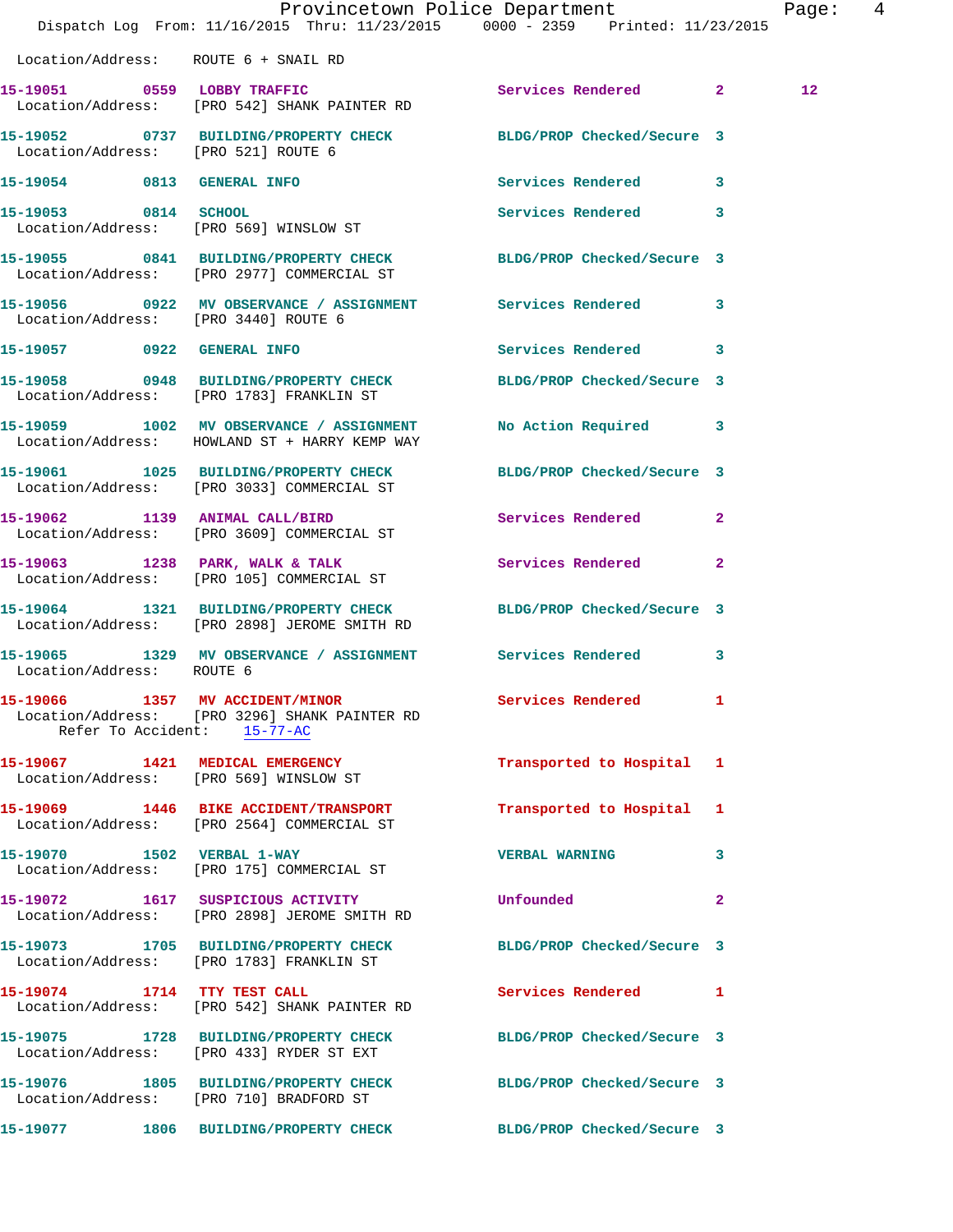|                                      | Dispatch Log From: 11/16/2015 Thru: 11/23/2015 0000 - 2359 Printed: 11/23/2015                                   | Provincetown Police Department | Page: 5 |  |
|--------------------------------------|------------------------------------------------------------------------------------------------------------------|--------------------------------|---------|--|
|                                      | Location/Address: [PRO 2206] COMMERCIAL ST                                                                       |                                |         |  |
|                                      | 15-19078 1859 VERBAL/ILLUMINATION<br>Location/Address: [PRO 536] SHANK PAINTER RD                                | VERBAL WARNING 3               |         |  |
| Location/Address: [PRO 3287] ROUTE 6 | 1997 1940 BUILDING/PROPERTY CHECK BLDG/PROP Checked/Secure 3                                                     |                                |         |  |
| Location/Address: [PRO 521] ROUTE 6  | 15-19080 2028 BUILDING/PROPERTY CHECK BLDG/PROP Checked/Secure 3                                                 |                                |         |  |
|                                      | 15-19081 2044 BUILDING/PROPERTY CHECK BLDG/PROP Checked/Secure 3<br>Location/Address: [PRO 516] RACE POINT RD    |                                |         |  |
|                                      | 15-19082 2115 BUILDING/PROPERTY CHECK BLDG/PROP Checked/Secure 3<br>Location/Address: [PRO 3259] MACMILLAN WHARF |                                |         |  |
|                                      | 15-19083 2325 BUILDING/PROPERTY CHECK BLDG/PROP Checked/Secure 3<br>Location/Address: [PRO 1780] JOHNSON ST      |                                |         |  |
|                                      | 15-19084 2352 BUILDING/PROPERTY CHECK Services Rendered 3<br>Location/Address: [PRO 564] BAYBERRY AVE            |                                |         |  |
| For Date: $11/18/2015$ - Wednesday   |                                                                                                                  |                                |         |  |
|                                      | 15-19085 0001 MEDICAL EMERGENCY Services Rendered 1<br>Location/Address: [PRO 1086] PRINCE ST                    |                                |         |  |
|                                      | 15-19086 0008 MV OBSERVANCE / ASSIGNMENT Services Rendered 3<br>Location/Address: BRADFORD ST + RYDER ST         |                                |         |  |
|                                      | 15-19087 0054 BUILDING/PROPERTY CHECK<br>Location/Address: [PRO 1989] COMMERCIAL ST                              | BLDG/PROP Checked/Secure 3     |         |  |
|                                      | 15-19088 0107 MV OBSERVANCE / ASSIGNMENT Services Rendered 3<br>Location/Address: HOWLAND ST + BRADFORD ST       |                                |         |  |
| 15-19089 0113 LOBBY TRAFFIC          | Location/Address: [PRO 542] SHANK PAINTER RD                                                                     | Services Rendered 2            | 18      |  |
|                                      | 15-19090 0119 BUILDING/PROPERTY CHECK BLDG/PROP Checked/Secure 3<br>Location/Address: [PRO 182] COMMERCIAL ST    |                                |         |  |
|                                      | 15-19091 0147 BUILDING/PROPERTY CHECK BLDG/PROP Checked/Secure 3<br>Location/Address: [PRO 545] SHANK PAINTER RD |                                |         |  |
|                                      | 15-19092 0215 BUILDING/PROPERTY CHECK BLDG/PROP Checked/Secure 3<br>Location/Address: [PRO 710] BRADFORD ST      |                                |         |  |
|                                      | 15-19093 0259 BUILDING/PROPERTY CHECK BLDG/PROP Checked/Secure 3<br>Location/Address: [PRO 105] COMMERCIAL ST    |                                |         |  |
|                                      | 15-19094 0320 BUILDING/PROPERTY CHECK BLDG/PROP Checked/Secure 3<br>Location/Address: [PRO 175] COMMERCIAL ST    |                                |         |  |
| 15-19095 0414 COMPLAINT              | Location/Address: [PRO 547] COMMERCIAL ST                                                                        | Services Rendered 3            |         |  |
|                                      | 15-19096 0504 BUILDING/PROPERTY CHECK BLDG/PROP Checked/Secure 3<br>Location/Address: [PRO 1783] FRANKLIN ST     |                                |         |  |
|                                      | 15-19097 0533 BUILDING/PROPERTY CHECK BLDG/PROP Checked/Secure 3<br>Location/Address: [PRO 530] SHANK PAINTER RD |                                |         |  |
| Location/Address: [PRO 521] ROUTE 6  | 15-19098 0543 BUILDING/PROPERTY CHECK Services Rendered 3                                                        |                                |         |  |
| Location/Address: RACE POINT RD      | 15-19099 0544 MEDICAL EMERGENCY                                                                                  | Transported to Hospital 1      |         |  |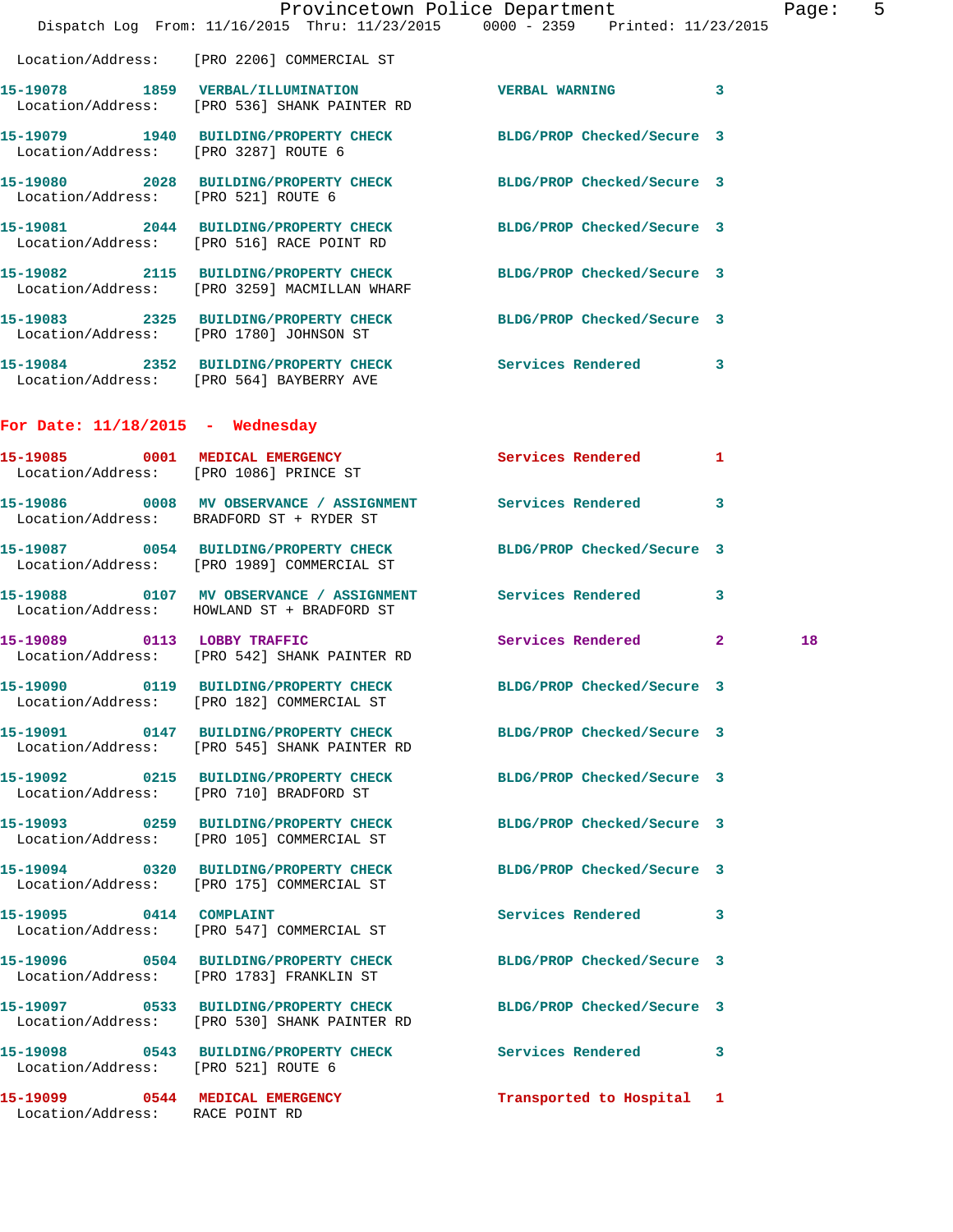|                                                               | Provincetown Police Department<br>Dispatch Log From: 11/16/2015 Thru: 11/23/2015 0000 - 2359 Printed: 11/23/2015 |                            |                |
|---------------------------------------------------------------|------------------------------------------------------------------------------------------------------------------|----------------------------|----------------|
|                                                               | 15-19101 0624 911 GENERAL/TTY Services Rendered<br>Location/Address: [PRO 542] SHANK PAINTER RD                  |                            | 1              |
| 15-19102 0804 COMPLAINT                                       | Location/Address: [PRO 542] SHANK PAINTER RD                                                                     | SPOKEN TO                  | 3              |
|                                                               | 15-19103 0815 BUILDING/PROPERTY CHECK BLDG/PROP Checked/Secure 3<br>Location/Address: [PRO 3287] ROUTE 6         |                            |                |
|                                                               | 15-19104 0850 BUILDING/PROPERTY CHECK BLDG/PROP Checked/Secure 3<br>Location/Address: [PRO 2483] COMMERCIAL ST   |                            |                |
|                                                               | 15-19106 0905 BUILDING/PROPERTY CHECK<br>Location/Address: [PRO 3033] COMMERCIAL ST                              | BLDG/PROP Checked/Secure 3 |                |
|                                                               | 15-19107 0905 BUILDING/PROPERTY CHECK BLDG/PROP Checked/Secure 3<br>Location/Address: [PRO 447] JEROME SMITH RD  |                            |                |
|                                                               |                                                                                                                  |                            | $\mathbf{3}$   |
|                                                               | 15-19109 0946 BUILDING/PROPERTY CHECK BLDG/PROP Checked/Secure 3<br>Location/Address: [PRO 3317] CEMETERY RD     |                            |                |
|                                                               | 15-19110 0946 BUILDING/PROPERTY CHECK<br>Location/Address: [PRO 3318] CEMETERY RD                                | BLDG/PROP Checked/Secure 3 |                |
| Location/Address: ROUTE 6 + SNAIL RD                          | 15-19111 1004 MV OBSERVANCE / ASSIGNMENT Services Rendered                                                       |                            | 3              |
| 15-19112 1011 COMPLAINT                                       | Location/Address: [PRO 597] COMMERCIAL ST                                                                        | <b>Services Rendered</b>   | $\mathbf{3}$   |
| Location/Address: [PRO 521] ROUTE 6                           | 15-19114 1109 BUILDING/PROPERTY CHECK BLDG/PROP Checked/Secure 3                                                 |                            |                |
| Location/Address: CONWELL ST + ROUTE 6                        | 15-19115 1200 MV OBSERVANCE / ASSIGNMENT Services Rendered                                                       |                            | $\mathbf{3}$   |
|                                                               | 15-19116 1211 MV OBSERVANCE / ASSIGNMENT<br>Location/Address: HOWLAND ST + HARRY KEMP WAY                        | No Action Required         | 3              |
| 15-19117 1216 MV STOP<br>Location/Address: [PRO 2519] ROUTE 6 |                                                                                                                  | Citation/Warning Issued 3  |                |
|                                                               | 15-19118 1247 LARCENY /FORGERY / FRAUD SPOKEN TO<br>Location/Address: [PRO 542] SHANK PAINTER RD                 |                            | $\overline{a}$ |
| 15-19119 1305 ANIMAL CALL                                     | Location/Address: [PRO 2474] BRADFORD ST                                                                         | Services Rendered          | $\overline{2}$ |
|                                                               | 15-19120 1314 BUILDING/PROPERTY CHECK<br>Location/Address: [PRO 2206] COMMERCIAL ST                              | BLDG/PROP Checked/Secure 3 |                |
| 15-19121 1319 DISTURBANCE                                     | Location/Address: [PRO 435] FRANKLIN ST                                                                          | Peace Restored             | 1              |
|                                                               | 15-19122 1324 PARK, WALK & TALK<br>Location/Address: [PRO 537] SHANK PAINTER RD                                  | Services Rendered          | $\overline{2}$ |
| 15-19124 1334 MV COMPLAINT                                    | Location/Address: [PRO 175] COMMERCIAL ST                                                                        | <b>VERBAL WARNING</b>      | $\overline{2}$ |
|                                                               | 15-19123 1335 BUILDING/PROPERTY CHECK BLDG/PROP Checked/Secure 3<br>Location/Address: [PRO 1783] FRANKLIN ST     |                            |                |
|                                                               | 15-19125 1420 BUILDING/PROPERTY CHECK BLDG/PROP Checked/Secure 3<br>Location/Address: [PRO 2500] COMMERCIAL ST   |                            |                |
|                                                               |                                                                                                                  | Arrest(s) Made             | 3              |

Location/Address: COMMERCIAL ST

Page: 6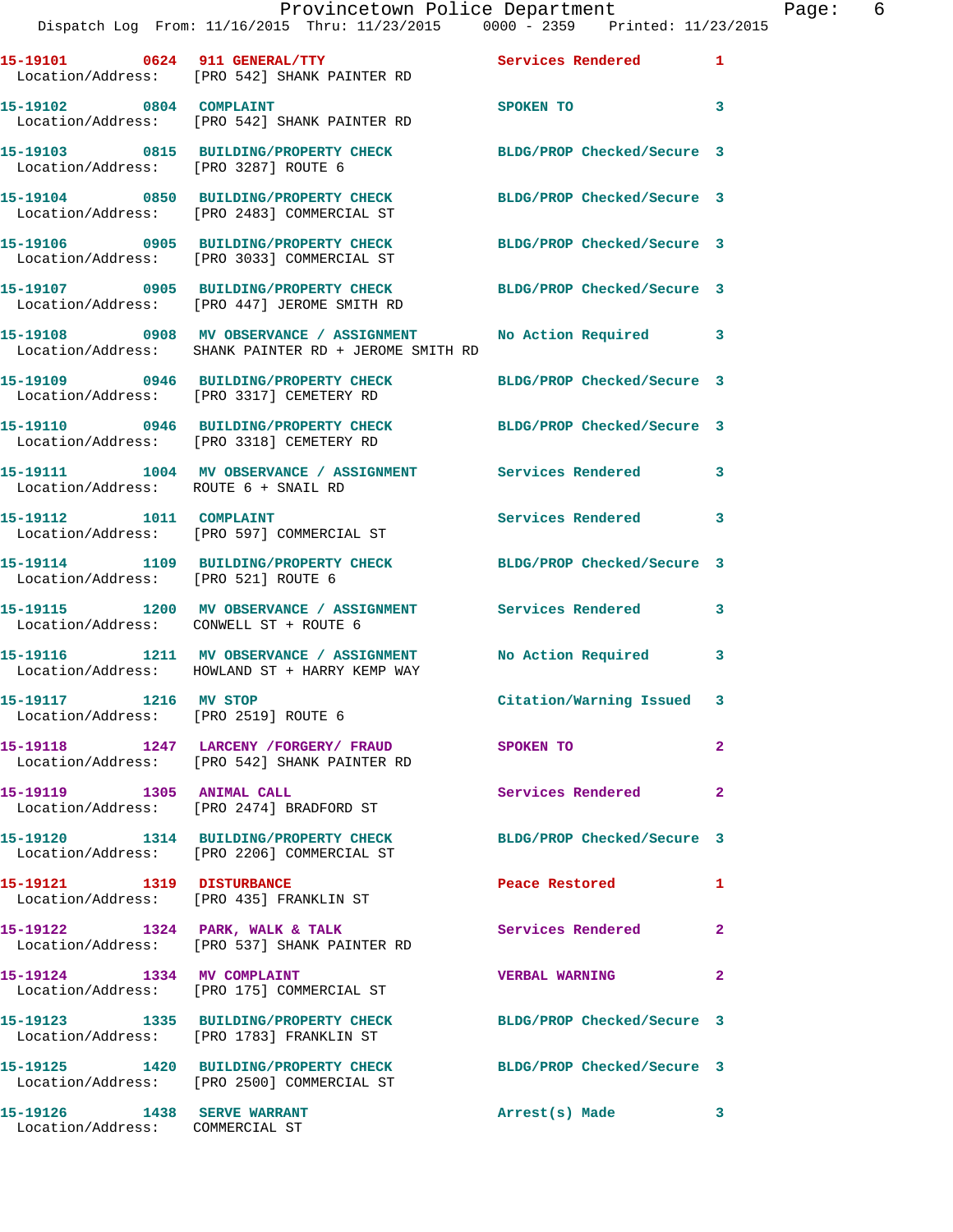|                                   | Dispatch Log From: 11/16/2015 Thru: 11/23/2015 0000 - 2359 Printed: 11/23/2015                                    | Provincetown Police Department |                | Page: | 7 |
|-----------------------------------|-------------------------------------------------------------------------------------------------------------------|--------------------------------|----------------|-------|---|
|                                   | Refer To Arrest: 15-330-AR                                                                                        |                                |                |       |   |
| 15-19128 1536 WALK-IN             | Location/Address: [PRO 1892] SHANK PAINTER RD                                                                     | PATIENT REFUSAL 1              |                |       |   |
|                                   | 15-19129 1551 BUILDING/PROPERTY CHECK BLDG/PROP Checked/Secure 3<br>Location/Address: [PRO 1778] SHANK PAINTER RD |                                |                |       |   |
|                                   | 15-19130 1553 BUILDING/PROPERTY CHECK BLDG/PROP Checked/Secure 3<br>Location/Address: [PRO 710] BRADFORD ST       |                                |                |       |   |
|                                   | 15-19131   1621   BUILDING/PROPERTY CHECK   BLDG/PROP Checked/Secure   3<br>Location/Address: WEST FRANKLIN ST    |                                |                |       |   |
|                                   | 15-19132 1636 PARK, WALK & TALK<br>Location/Address: [PRO 105] COMMERCIAL ST                                      | Services Rendered              | $\mathbf{2}$   |       |   |
|                                   | 15-19133 1700 MV VANDALISM<br>Location/Address: [PRO 3040] OLD ANN PAGE WAY                                       | SPOKEN TO                      | $\overline{2}$ |       |   |
|                                   | 15-19134 1740 BUILDING/PROPERTY CHECK BLDG/PROP Checked/Secure 3<br>Location/Address: [PRO 2898] JEROME SMITH RD  |                                |                |       |   |
|                                   | 15-19135 1916 BUILDING/PROPERTY CHECK BLDG/PROP Checked/Secure 3<br>Location/Address: [PRO 1638] COMMERCIAL ST    |                                |                |       |   |
|                                   | 15-19136 1945 BUILDING/PROPERTY CHECK BLDG/PROP Checked/Secure 3<br>Location/Address: [PRO 516] RACE POINT RD     |                                |                |       |   |
|                                   | 15-19137 2131 BUILDING/PROPERTY CHECK BLDG/PROP Checked/Secure 3<br>Location/Address: [PRO 2206] COMMERCIAL ST    |                                |                |       |   |
|                                   | 15-19139 2354 BUILDING/PROPERTY CHECK BLDG/PROP Checked/Secure 3<br>Location/Address: [PRO 530] SHANK PAINTER RD  |                                |                |       |   |
| For Date: $11/19/2015$ - Thursday |                                                                                                                   |                                |                |       |   |
|                                   | 15-19140 0002 BUILDING/PROPERTY CHECK BLDG/PROP Checked/Secure 3<br>Location/Address: [PRO 433] RYDER ST EXT      |                                |                |       |   |
| 15-19141 0003 LOBBY TRAFFIC       | Location/Address: [PRO 542] SHANK PAINTER RD                                                                      | Services Rendered 2            |                | 12    |   |
|                                   | 15-19142 0017 BUILDING/PROPERTY CHECK BLDG/PROP Checked/Secure 3<br>Location/Address: [PRO 1783] FRANKLIN ST      |                                |                |       |   |
| 15-19143 0030 MV STOP             | Location/Address: [PRO 2577] BRADFORD ST                                                                          | <b>VERBAL WARNING</b>          | 3              |       |   |
|                                   | 15-19144 0043 MV OBSERVANCE / ASSIGNMENT Services Rendered<br>Location/Address: HOWLAND ST + BRADFORD ST          |                                | 3              |       |   |
|                                   | 15-19145 0056 BUILDING/PROPERTY CHECK<br>Location/Address: [PRO 3489] COMMERCIAL ST                               | BLDG/PROP Checked/Secure 3     |                |       |   |
|                                   | 15-19146  0111 BUILDING/PROPERTY CHECK<br>Location/Address: [PRO 710] BRADFORD ST                                 | BLDG/PROP Checked/Secure 3     |                |       |   |
|                                   | 15-19147 0115 BUILDING/PROPERTY CHECK<br>Location/Address: [PRO 1638] COMMERCIAL ST                               | BLDG/PROP Checked/Secure 3     |                |       |   |
|                                   | 15-19149 0124 BUILDING/PROPERTY CHECK<br>Location/Address: [PRO 75] CAPTAIN BERTIE RD                             | <b>Services Rendered</b>       | 3              |       |   |
|                                   | 15-19150 0126 BUILDING/PROPERTY CHECK BLDG/PROP Checked/Secure 3<br>Location/Address: [PRO 175] COMMERCIAL ST     |                                |                |       |   |
|                                   | 15-19151 0139 BUILDING/PROPERTY CHECK BLDG/PROP Checked/Secure 3<br>Location/Address: [PRO 182] COMMERCIAL ST     |                                |                |       |   |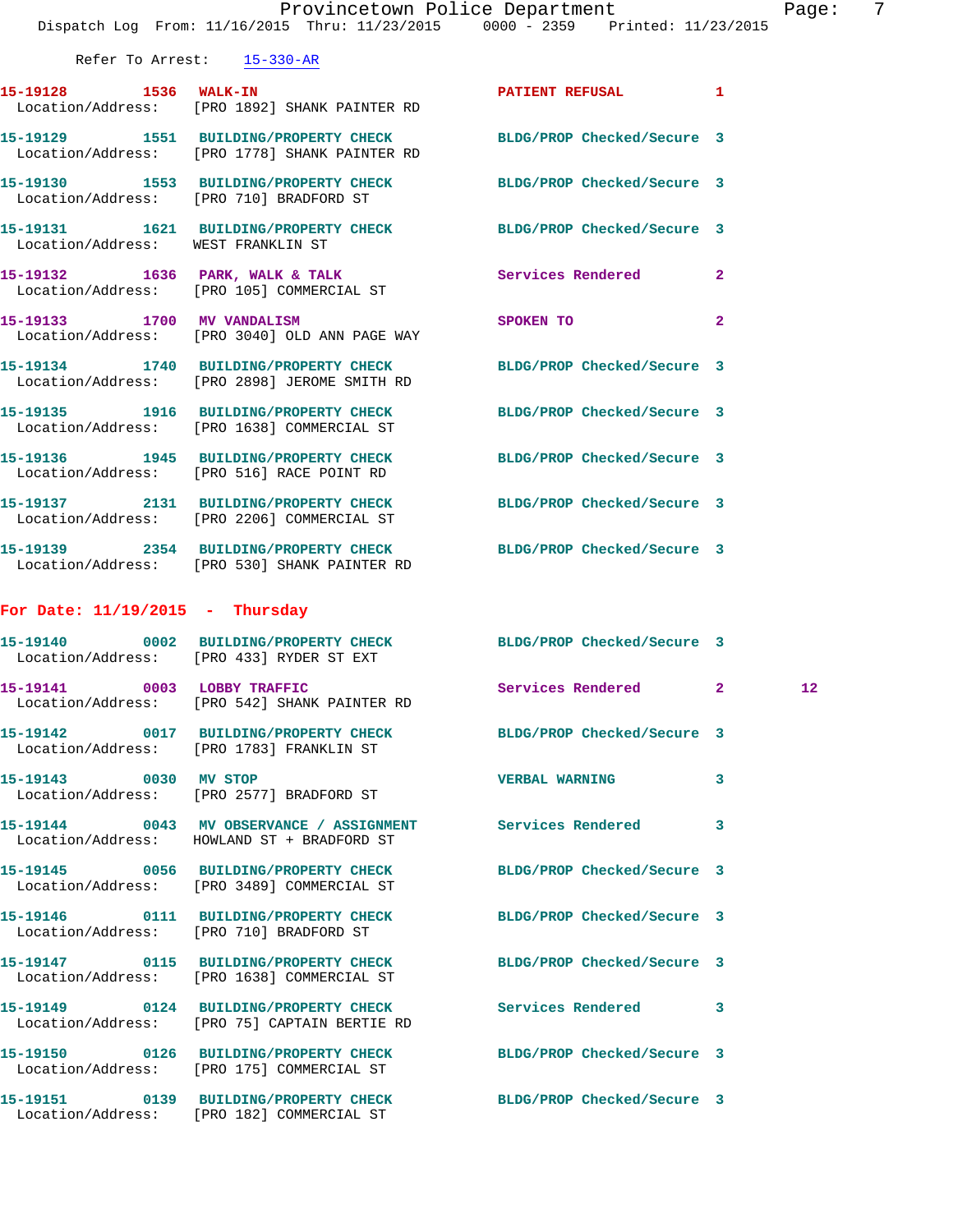|                                        | Provincetown Police Department<br>Dispatch Log From: 11/16/2015 Thru: 11/23/2015 0000 - 2359 Printed: 11/23/2015    |                            |                |
|----------------------------------------|---------------------------------------------------------------------------------------------------------------------|----------------------------|----------------|
|                                        | 15-19152   0155   BUILDING/PROPERTY CHECK   BLDG/PROP Checked/Secure 3<br>Location/Address: [PRO 516] RACE POINT RD |                            |                |
|                                        | 15-19153 0200 BUILDING/PROPERTY CHECK<br>Location/Address: [PRO 306] COMMERCIAL ST                                  | BLDG/PROP Checked/Secure 3 |                |
| Location/Address: [PRO 521] ROUTE 6    | 15-19154 0223 BUILDING/PROPERTY CHECK                                                                               | Services Rendered          | 3              |
|                                        | 15-19155 0233 BUILDING/PROPERTY CHECK BLDG/PROP Checked/Secure 3<br>Location/Address: [PRO 519] RACE POINT RD       |                            |                |
| Location/Address: [PRO 2513] ROUTE 6   | 15-19156  0356 MV OBSERVANCE / ASSIGNMENT Services Rendered                                                         |                            | 3              |
|                                        | 15-19157 0426 MEDICAL EMERGENCY<br>Location/Address: [PRO 546] ROUTE 6                                              | Transported to Hospital 1  |                |
|                                        | 15-19159 0506 BUILDING/PROPERTY CHECK BLDG/PROP Checked/Secure 3<br>Location/Address: [PRO 545] SHANK PAINTER RD    |                            |                |
|                                        | 15-19161 0507 MEDICAL EMERGENCY PATIENT REFUSAL<br>Location/Address: [PRO 3222] ALDEN ST                            |                            | 1              |
|                                        | 15-19160 0508 BUILDING/PROPERTY CHECK BLDG/PROP Checked/Secure 3<br>Location/Address: [PRO 1778] SHANK PAINTER RD   |                            |                |
|                                        | 15-19162 0528 BUILDING/PROPERTY CHECK BLDG/PROP Checked/Secure 3<br>Location/Address: [PRO 440] HARRY KEMP WAY      |                            |                |
|                                        | 15-19164 0532 BUILDING/PROPERTY CHECK<br>Location/Address: [PRO 395] COMMERCIAL ST                                  | Services Rendered          | 3              |
|                                        | 15-19163 0533 BUILDING/PROPERTY CHECK BLDG/PROP Checked/Secure 3<br>Location/Address: [PRO 3033] COMMERCIAL ST      |                            |                |
|                                        |                                                                                                                     |                            | 3              |
| Location/Address: ROUTE 6              | 15-19166 0537 MV OBSERVANCE / ASSIGNMENT No Action Required                                                         |                            | 3              |
| Location/Address: [PRO 94] BRADFORD ST | 15-19167 0548 MV OBSERVANCE / ASSIGNMENT                                                                            | Services Rendered          | 3              |
| 15-19168 0723 THREATS                  | Location/Address: [PRO 3345] OPPEN LN                                                                               | Services Rendered          | $\overline{2}$ |
| Location/Address: [PRO 569] WINSLOW ST | 15-19169 0814 SERVICE CALL/SCHOOL                                                                                   | Services Rendered          | 3              |
|                                        | 15-19170 0815 ANIMAL CALL/PET PANTRY<br>Location/Address: [PRO 285] COMMERCIAL ST                                   | Services Rendered          | $\mathbf{2}$   |
| Location/Address: [PRO 3287] ROUTE 6   | 15-19173 0830 BUILDING/PROPERTY CHECK                                                                               | BLDG/PROP Checked/Secure 3 |                |
|                                        | 15-19171 0941 BUILDING/PROPERTY CHECK BLDG/PROP Checked/Secure 3<br>Location/Address: [PRO 3317] CEMETERY RD        |                            |                |
|                                        | 15-19172 0941 BUILDING/PROPERTY CHECK<br>Location/Address: [PRO 3318] CEMETERY RD                                   | BLDG/PROP Checked/Secure 3 |                |
|                                        | 15-19174 0953 BUILDING/PROPERTY CHECK<br>Location/Address: [PRO 2898] JEROME SMITH RD                               | BLDG/PROP Checked/Secure 3 |                |
|                                        | Location/Address: SHANK PAINTER RD + JEROME SMITH RD                                                                |                            | 3              |
|                                        | 15-19176 1000 MEDICAL EMERGENCY/BANDAGE Services Rendered 1                                                         |                            |                |

Location/Address: [PRO 965] KIMBERLY LN

Page: 8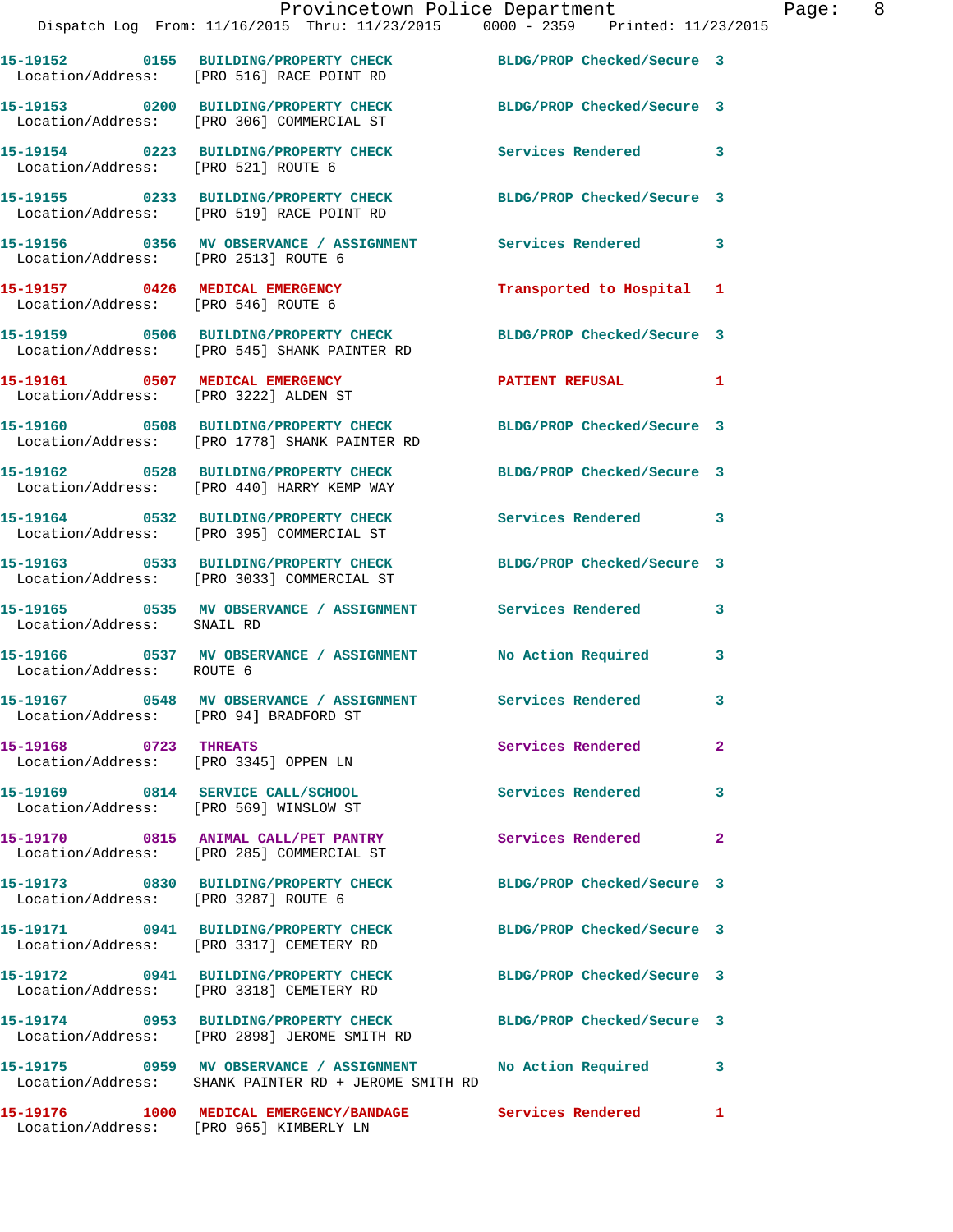|                                                               | 15-19177 1035 BUILDING/PROPERTY CHECK<br>Location/Address: [PRO 447] JEROME SMITH RD                         | BLDG/PROP Checked/Secure 3 |                         |
|---------------------------------------------------------------|--------------------------------------------------------------------------------------------------------------|----------------------------|-------------------------|
| Location/Address: ALDEN ST                                    | 15-19178 1037 MEDICAL EMERGENCY/FALL                                                                         | <b>Services Rendered</b>   | 1                       |
| 15-19179    1047    ALARM - GENERAL                           | Location/Address: [PRO 1992] COMMERCIAL ST                                                                   | Services Rendered 1        |                         |
|                                                               | 15-19181 1126 PROPERTY DAMAGE<br>Location/Address: DYER ST + BRADFORD ST                                     | SPOKEN TO                  | 3                       |
|                                                               | 15-19182 1129 BUILDING/PROPERTY CHECK<br>Location/Address: [PRO 3033] COMMERCIAL ST                          | BLDG/PROP Checked/Secure 3 |                         |
|                                                               | 15-19183 1133 ANIMAL CALL/PET PANTRY<br>Location/Address: [PRO 3296] SHANK PAINTER RD                        | <b>Services Rendered</b>   | $\mathbf{2}$            |
|                                                               | 15-19184 1148 MEDICAL EMERGENCY/D.O.T.<br>Location/Address: [PRO 544] SHANK PAINTER RD                       | Transported to Hospital 1  |                         |
|                                                               | 15-19185 1231 911 GENERAL/TTY CALL<br>Location/Address: [PRO 542] SHANK PAINTER RD                           | <b>Services Rendered</b>   | 1                       |
|                                                               | 15-19186 1301 MEDICAL EMERGENCY<br>Location/Address: [PRO 542] SHANK PAINTER RD                              | Services Rendered          | 1                       |
|                                                               | 15-19187 1304 MEDICAL EMERGENCY<br>Location/Address: [PRO 542] SHANK PAINTER RD                              | Services Rendered          | $\mathbf{1}$            |
|                                                               | 15-19188 1317 PARK, WALK & TALK<br>Location/Address: [PRO 537] SHANK PAINTER RD                              | <b>Services Rendered</b>   | $\mathbf{2}$            |
| 15-19189 1320 SERVICE CALL/DRONE                              | Location/Address: [PRO 2577] BRADFORD ST                                                                     | Services Rendered          | 3                       |
| 15-19190 1335 ASSIST CITIZEN                                  | Location/Address: [PRO 1158] WINSLOW ST                                                                      | Services Rendered          | 3                       |
|                                                               | 15-19191 1415 SUSPICIOUS ACTIVITY<br>Location/Address: [PRO 3296] SHANK PAINTER RD                           | <b>Services Rendered</b>   | $\overline{2}$          |
|                                                               | 15-19192 1425 MEDICAL EMERGENCY<br>Location/Address: [PRO 542] SHANK PAINTER RD                              | <b>Services Rendered</b>   | $\mathbf{1}$            |
|                                                               | Location/Address: [PRO 542] SHANK PAINTER RD                                                                 | Services Rendered          | $\mathbf{1}$            |
| 15-19194 1436 FIRE, OTHER                                     | Location/Address: [PRO 542] SHANK PAINTER RD                                                                 | Services Rendered 1        |                         |
|                                                               | 15-19195               1440     LARCENY /FORGERY/  FRAUD<br>Location/Address:       [PRO 1863]  FRANKLIN  ST | FOLLOW UP                  | $\overline{2}$          |
|                                                               | 15-19196 1529 BUILDING/PROPERTY CHECK BLDG/PROP Checked/Secure 3<br>Location/Address: [PRO 1783] FRANKLIN ST |                            |                         |
|                                                               | 15-19197 1539 PARK, WALK & TALK<br>Location/Address: [PRO 175] COMMERCIAL ST                                 | <b>Services Rendered</b>   | $\overline{2}$          |
| Location/Address: ROUTE 6 + SNAIL RD                          | 15-19198 1624 MV OBSERVANCE / ASSIGNMENT Services Rendered 3                                                 |                            |                         |
| Location/Address: OFF CEMETERY RD                             | 15-19199 1632 ANIMAL CALL/LOOSE DOG                                                                          | Could Not Locate           | $\mathbf{2}$            |
| 15-19200 1636 MV STOP<br>Location/Address: [PRO 2513] ROUTE 6 |                                                                                                              | <b>VERBAL WARNING</b>      | $\overline{\mathbf{3}}$ |
|                                                               | 15-19201 1648 BUILDING/PROPERTY CHECK BLDG/PROP Checked/Secure 3                                             |                            |                         |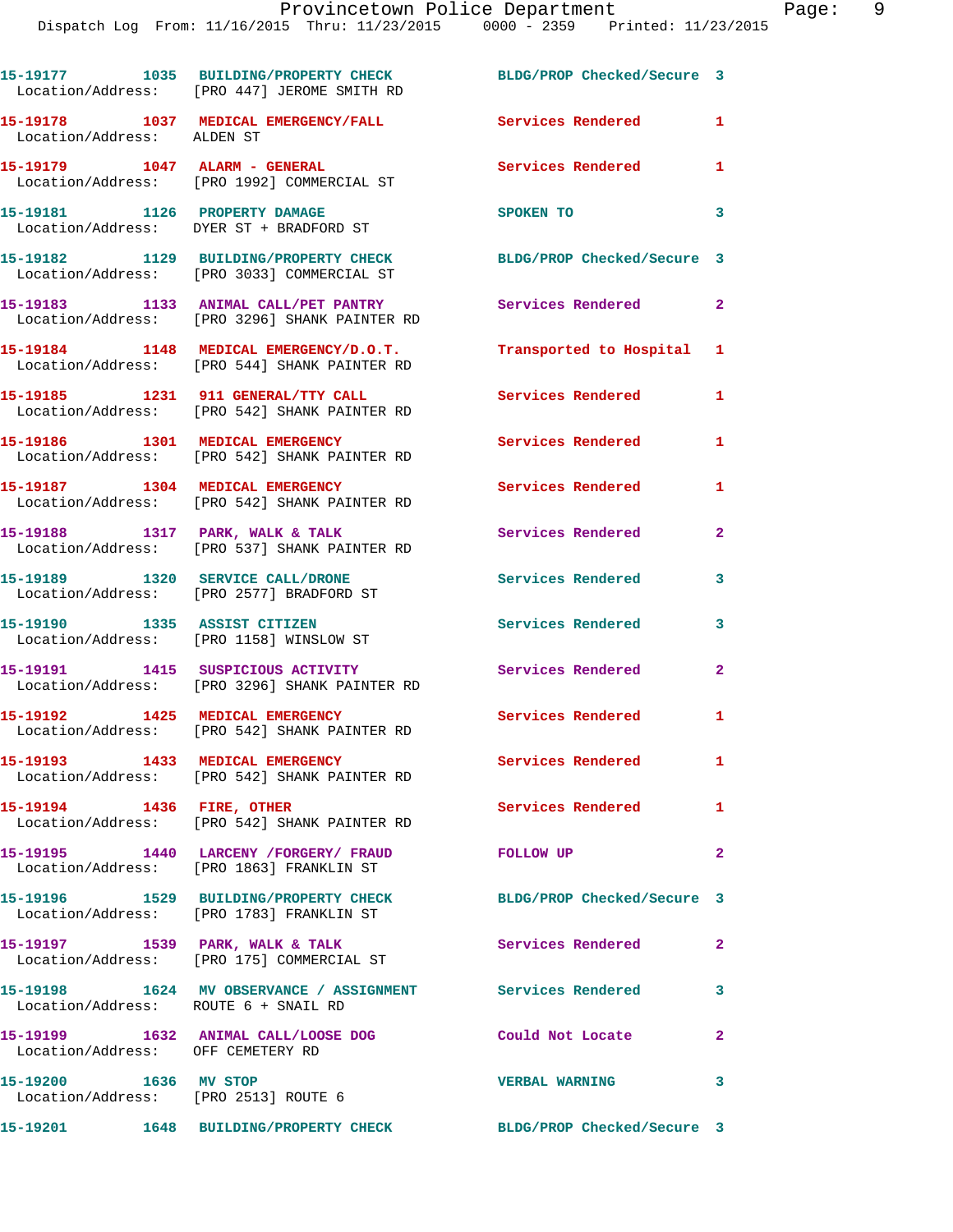|                                        | Dispatch Log From: 11/16/2015 Thru: 11/23/2015 0000 - 2359 Printed: 11/23/2015                                 | Provincetown Police Department | 10<br>Page: |
|----------------------------------------|----------------------------------------------------------------------------------------------------------------|--------------------------------|-------------|
|                                        | Location/Address: [PRO 3040] OLD ANN PAGE WAY                                                                  |                                |             |
|                                        | 15-19202 1724 MV STOP<br>Location/Address: [PRO 42] BRADFORD ST                                                | <b>VERBAL WARNING</b>          | 3           |
|                                        | 15-19204 1744 BUILDING/PROPERTY CHECK BLDG/PROP Checked/Secure 3<br>Location/Address: [PRO 3033] COMMERCIAL ST |                                |             |
|                                        | 15-19205 1853 BUILDING/PROPERTY CHECK BLDG/PROP Checked/Secure 3<br>Location/Address: [PRO 710] BRADFORD ST    |                                |             |
|                                        | 15-19206 1911 MV OBSERVANCE / ASSIGNMENT Services Rendered 3<br>Location/Address: BRADFORD ST + HOWLAND ST     |                                |             |
|                                        | 15-19208 1951 BUILDING/PROPERTY CHECK BLDG/PROP Checked/Secure 3<br>Location/Address: [PRO 516] RACE POINT RD  |                                |             |
| Location/Address: [PRO 521] ROUTE 6    | 15-19209 2032 BUILDING/PROPERTY CHECK BLDG/PROP Checked/Secure 3                                               |                                |             |
|                                        | 15-19211 2127 ALARM - FIRE <b>The False Alarm</b><br>Location/Address: [PRO 3670] SHANK PAINTER RD             |                                | 1           |
| Location/Address: ROUTE 6 + HOWLAND ST | 15-19212 2335 MV OBSERVANCE / ASSIGNMENT Services Rendered                                                     |                                | 3           |
|                                        | 15-19213 2336 MV OBSERVANCE / ASSIGNMENT Services Rendered<br>Location/Address: [PRO 3231] BRADFORD ST         |                                | 3           |

## **For Date: 11/20/2015 - Friday**

|                                                                                            | 15-19214 0005 LOBBY TRAFFIC<br>Location/Address: [PRO 542] SHANK PAINTER RD                                    | Services Rendered 2        |              | 15 |
|--------------------------------------------------------------------------------------------|----------------------------------------------------------------------------------------------------------------|----------------------------|--------------|----|
|                                                                                            | 15-19215 0010 BUILDING/PROPERTY CHECK BLDG/PROP Checked/Secure 3<br>Location/Address: [PRO 519] RACE POINT RD  |                            |              |    |
| Location/Address: CONWELL ST + ROUTE 6                                                     | 15-19216 0054 MV OBSERVANCE / ASSIGNMENT Services Rendered 3                                                   |                            |              |    |
| 15-19217 0109 MV STOP<br>Location/Address: LAW ST<br>Refer To Arrest: 15-331-AR            |                                                                                                                | Arrest(s) Made             | 3            |    |
|                                                                                            | 15-19218 0217 ALARM - GENERAL<br>Location/Address: [PRO 444] HIGH POLE HILL                                    | False Alarm Weather (No 1  |              |    |
|                                                                                            | 15-19219 0330 ALARM - GENERAL<br>Location/Address: [PRO 514] RACE POINT RD                                     | False Alarm Weather (No 1  |              |    |
|                                                                                            | 15-19220 0412 ALARM - GENERAL<br>Location/Address: [PRO 514] RACE POINT RD                                     | BLDG/PROP Checked/Secure 1 |              |    |
| Location/Address: [PRO 710] BRADFORD ST                                                    | 15-19221 0613 BUILDING/PROPERTY CHECK BLDG/PROP Checked/Secure 3                                               |                            |              |    |
| 15-19222 0737 MV HIT & RUN<br>Location/Address: BRADFORD ST<br>Refer To Accident: 15-78-AC |                                                                                                                | Services Rendered          | $\mathbf{2}$ |    |
| 15-19223 0820 HAZARDS                                                                      | Location/Address: [PRO 2949] BRADFORD ST                                                                       | <b>Services Rendered</b>   | $\mathbf{2}$ |    |
| Location/Address: [PRO 3287] ROUTE 6                                                       | 15-19224 0824 BUILDING/PROPERTY CHECK BLDG/PROP Checked/Secure 3                                               |                            |              |    |
|                                                                                            | 15-19225 0839 BUILDING/PROPERTY CHECK BLDG/PROP Checked/Secure 3<br>Location/Address: [PRO 2206] COMMERCIAL ST |                            |              |    |
| 15-19226 1104 FOLLOW UP                                                                    |                                                                                                                | Services Rendered 2        |              |    |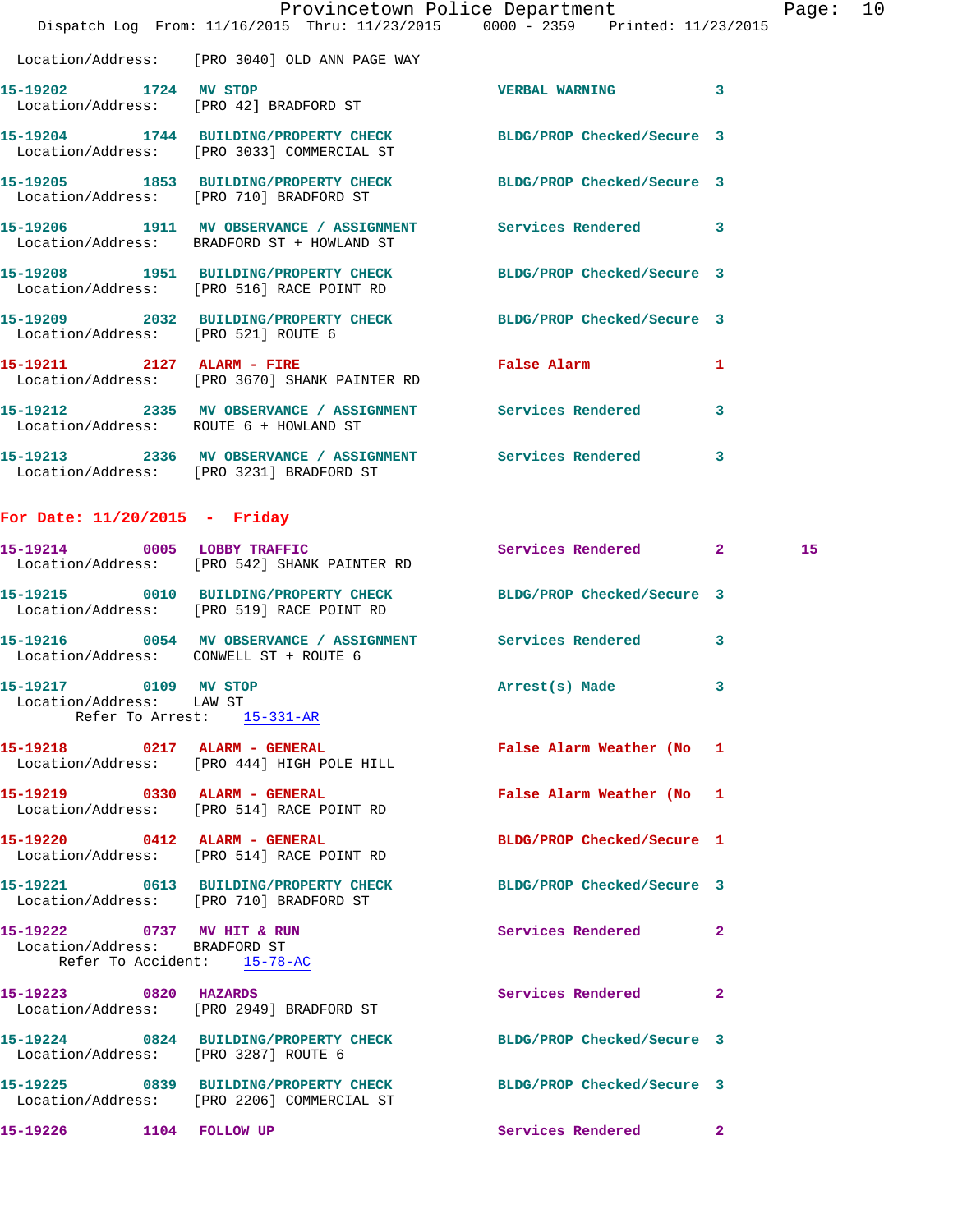|                                       | Dispatch Log From: 11/16/2015 Thru: 11/23/2015 0000 - 2359 Printed: 11/23/2015                                 | Provincetown Police Department |                | Page: | 11 |
|---------------------------------------|----------------------------------------------------------------------------------------------------------------|--------------------------------|----------------|-------|----|
| Location/Address: [PRO 80] CARVER ST  |                                                                                                                |                                |                |       |    |
|                                       |                                                                                                                | SPOKEN TO                      | $\mathbf{1}$   |       |    |
| Location/Address: BRADFORD ST         | 15-19228 1212 MEDICAL EMERGENCY/CODE 99 Transported to Hospital 1                                              |                                |                |       |    |
|                                       | 15-19229 1256 LOST PURSE<br>Location/Address: [PRO 542] SHANK PAINTER RD                                       | Services Rendered              | 3              |       |    |
| 15-19230    1444    GENERATOR         | Location/Address: [PRO 542] SHANK PAINTER RD                                                                   | Services Rendered              | 3              |       |    |
|                                       | 15-19231 1512 PARK, WALK & TALK<br>Location/Address: [PRO 182] COMMERCIAL ST                                   | <b>Services Rendered</b>       | $\overline{a}$ |       |    |
|                                       | 15-19232 1521 BUILDING/PROPERTY CHECK<br>Location/Address: [PRO 2206] COMMERCIAL ST                            | BLDG/PROP Checked/Secure 3     |                |       |    |
| Location/Address: [PRO 3440] ROUTE 6  | 15-19233 1541 MV OBSERVANCE / ASSIGNMENT Services Rendered 3                                                   |                                |                |       |    |
|                                       | 15-19234 1628 BUILDING/PROPERTY CHECK<br>Location/Address: [PRO 1783] FRANKLIN ST                              | BLDG/PROP Checked/Secure 3     |                |       |    |
|                                       | 15-19235 1652 BUILDING/PROPERTY CHECK BLDG/PROP Checked/Secure 3<br>Location/Address: [PRO 710] BRADFORD ST    |                                |                |       |    |
|                                       | 15-19237 1714 WELL BEING CHECK<br>Location/Address: [PRO 542] SHANK PAINTER RD                                 | No Action Required 3           |                |       |    |
|                                       | 15-19238 1729 BUILDING/PROPERTY CHECK<br>Location/Address: [PRO 3040] OLD ANN PAGE WAY                         | BLDG/PROP Checked/Secure 3     |                |       |    |
| Location/Address: BRADFORD ST         | 15-19239 1742 MEDICAL EMERGENCY Services Rendered 1                                                            |                                |                |       |    |
|                                       | 15-19240 1816 ALARM - GENERAL<br>Location/Address: [PRO 1778] SHANK PAINTER RD                                 | False Alarm                    | $\mathbf{1}$   |       |    |
|                                       | 15-19242 1906 BUILDING/PROPERTY CHECK BLDG/PROP Checked/Secure 3<br>Location/Address: [PRO 3033] COMMERCIAL ST |                                |                |       |    |
|                                       | 15-19243 1911 LOST SET OF KEYS<br>Location/Address: [PRO 542] SHANK PAINTER RD                                 | Services Rendered              | 3              |       |    |
| 15-19244 1943 911 GENERAL             | Location/Address: [PRO 542] SHANK PAINTER RD                                                                   | No Action Required             | 1              |       |    |
|                                       | 15-19245 1953 BUILDING/PROPERTY CHECK<br>Location/Address: [PRO 516] RACE POINT RD                             | BLDG/PROP Checked/Secure 3     |                |       |    |
|                                       | 15-19246 2006 BUILDING/PROPERTY CHECK<br>Location/Address: [PRO 433] RYDER ST EXT                              | BLDG/PROP Checked/Secure 3     |                |       |    |
| Location/Address: [PRO 512] PRINCE ST | 15-19248 2045 BUILDING/PROPERTY CHECK BLDG/PROP Checked/Secure 3                                               |                                |                |       |    |
|                                       | 15-19249 2110 BUILDING/PROPERTY CHECK<br>Location/Address: [PRO 530] SHANK PAINTER RD                          | BLDG/PROP Checked/Secure 3     |                |       |    |
|                                       | 15-19250 2330 BUILDING/PROPERTY CHECK<br>Location/Address: [PRO 2483] COMMERCIAL ST                            | Services Rendered              | 3              |       |    |
|                                       | 15-19251 2342 BUILDING/PROPERTY CHECK<br>Location/Address: [PRO 444] HIGH POLE HILL                            | BLDG/PROP Checked/Secure 3     |                |       |    |

**For Date: 11/21/2015 - Saturday**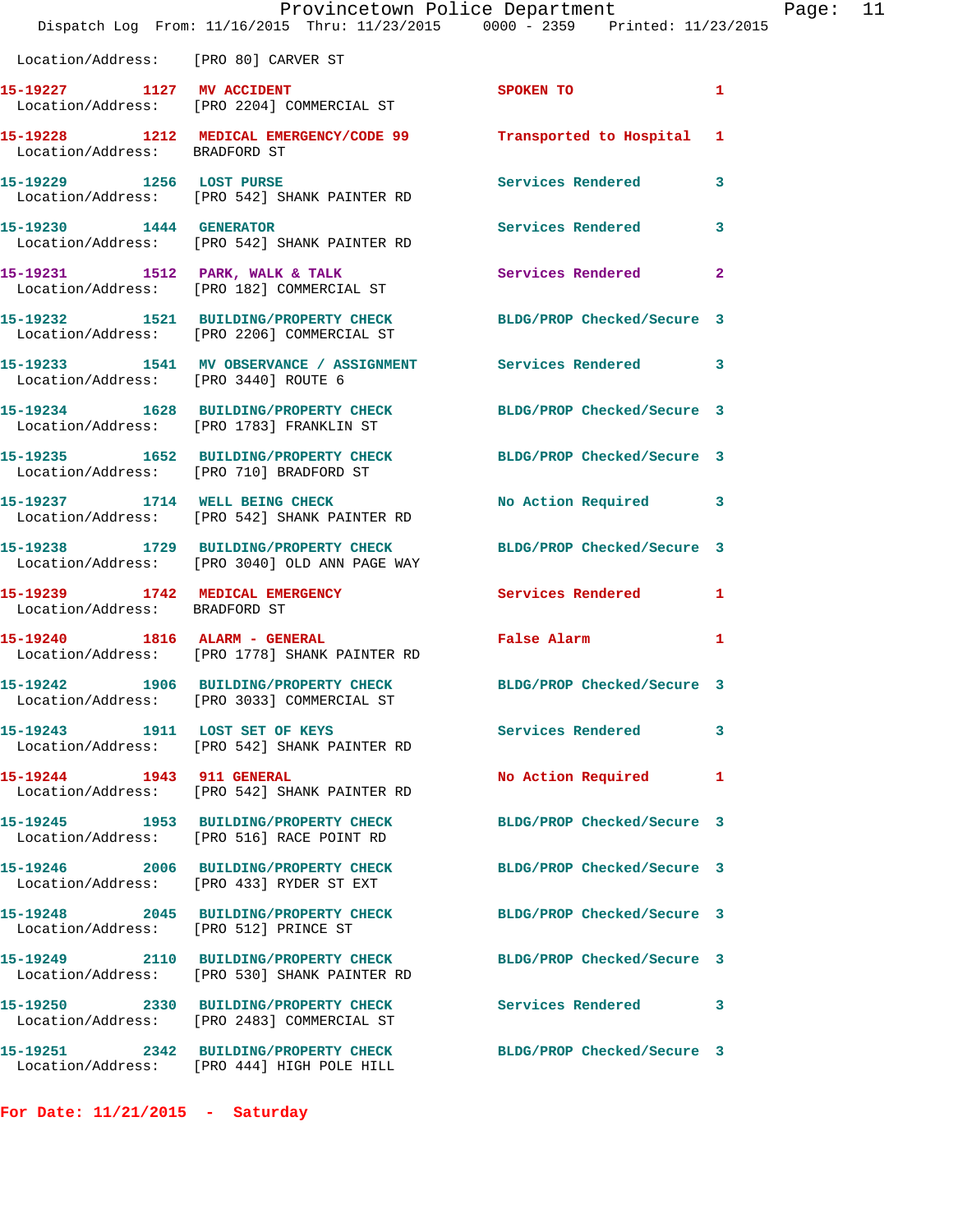|                                                     | Dispatch Log From: 11/16/2015 Thru: 11/23/2015 0000 - 2359 Printed: 11/23/2015                                     | Provincetown Police Department |              | Page: 12        |  |
|-----------------------------------------------------|--------------------------------------------------------------------------------------------------------------------|--------------------------------|--------------|-----------------|--|
|                                                     | 15-19253 0002 LOBBY TRAFFIC Services Rendered 2<br>Location/Address: [PRO 542] SHANK PAINTER RD                    |                                |              | $7\phantom{.0}$ |  |
|                                                     | 15-19254 0010 BUILDING/PROPERTY CHECK BLDG/PROP Checked/Secure 3<br>Location/Address: [PRO 1783] FRANKLIN ST       |                                |              |                 |  |
|                                                     | 15-19255 0011 BUILDING/PROPERTY CHECK BLDG/PROP Checked/Secure 3<br>Location/Address: [PRO 3033] COMMERCIAL ST     |                                |              |                 |  |
|                                                     | 15-19256 0026 MV OBSERVANCE / ASSIGNMENT No Action Required 3<br>Location/Address: [PRO 2489] BRADFORD ST          |                                |              |                 |  |
|                                                     | 15-19257 0031 MV OBSERVANCE / ASSIGNMENT<br>Location/Address: HOWLAND ST + BRADFORD ST                             | No Action Required 3           |              |                 |  |
| 15-19258 0100 MV STOP<br>Location/Address: SNAIL RD |                                                                                                                    | Citation/Warning Issued 3      |              |                 |  |
|                                                     | 15-19259 0136 BUILDING/PROPERTY CHECK BLDG/PROP Checked/Secure 3<br>Location/Address: [PRO 75] CAPTAIN BERTIE RD   |                                |              |                 |  |
|                                                     | 15-19260 0153 MV OBSERVANCE / ASSIGNMENT Services Rendered 3<br>Location/Address: [PRO 106] COMMERCIAL ST          |                                |              |                 |  |
|                                                     | 15-19261 0209 BUILDING/PROPERTY CHECK BLDG/PROP Checked/Secure 3<br>Location/Address: [PRO 433] RYDER ST EXT       |                                |              |                 |  |
|                                                     | 15-19262 0232 BUILDING/PROPERTY CHECK BLDG/PROP Checked/Secure 3<br>Location/Address: [PRO 710] BRADFORD ST        |                                |              |                 |  |
|                                                     | 15-19263 0240 BUILDING/PROPERTY CHECK Services Rendered 3<br>Location/Address: [PRO 3040] OLD ANN PAGE WAY         |                                |              |                 |  |
|                                                     | 15-19264 0521 MV OBSERVANCE / ASSIGNMENT Services Rendered 3<br>Location/Address: [PRO 2489] BRADFORD ST           |                                |              |                 |  |
|                                                     | 15-19265 0546 BUILDING/PROPERTY CHECK BLDG/PROP Checked/Secure 3<br>Location/Address: [PRO 447] JEROME SMITH RD    |                                |              |                 |  |
| Location/Address: [PRO 60] BRADFORD ST              | 15-19266 0602 SUSPICIOUS ACTIVITY 1990 Services Rendered                                                           |                                | $\mathbf{2}$ |                 |  |
|                                                     | Location/Address: [PRO 1638] COMMERCIAL ST                                                                         | BLDG/PROP Checked/Secure 3     |              |                 |  |
| 15-19268 0739 MV STOP                               | Location/Address: [PRO 3259] MACMILLAN WHARF                                                                       | VERBAL WARNING 3               |              |                 |  |
|                                                     | 15-19269 0756 ASSIST AGENCY / MUTUAL AID Taken/Referred to Other 3<br>Location/Address: [PRO 542] SHANK PAINTER RD |                                |              |                 |  |
|                                                     | 15-19270 0759 MV COMPLAINT<br>Location/Address: RYDER ST + COMMERCIAL ST                                           | Services Rendered              | $\mathbf{2}$ |                 |  |
| 15-19272 0837 MV STOP                               | Location/Address: [PRO 2490] PROVINCELANDS RD                                                                      | <b>VERBAL WARNING</b>          | 3            |                 |  |
|                                                     | 15-19271 0838 BUILDING/PROPERTY CHECK BLDG/PROP Checked/Secure 3<br>Location/Address: [PRO 2194] COMMERCIAL ST     |                                |              |                 |  |
| Location/Address: [PRO 2513] ROUTE 6                | 15-19273 0842 MV OBSERVANCE / ASSIGNMENT Services Rendered 3                                                       |                                |              |                 |  |
|                                                     | 15-19274 0853 FOLLOW UP<br>Location/Address: [PRO 1065] PLEASANT ST                                                | Services Rendered              | $\mathbf{2}$ |                 |  |
|                                                     | 15-19275 1000 ASSIST CITIZEN<br>Location/Address: [PRO 1158] WINSLOW ST                                            | Services Rendered 3            |              |                 |  |
|                                                     |                                                                                                                    | Services Rendered 1            |              |                 |  |

Location/Address: [PRO 2479] ROUTE 6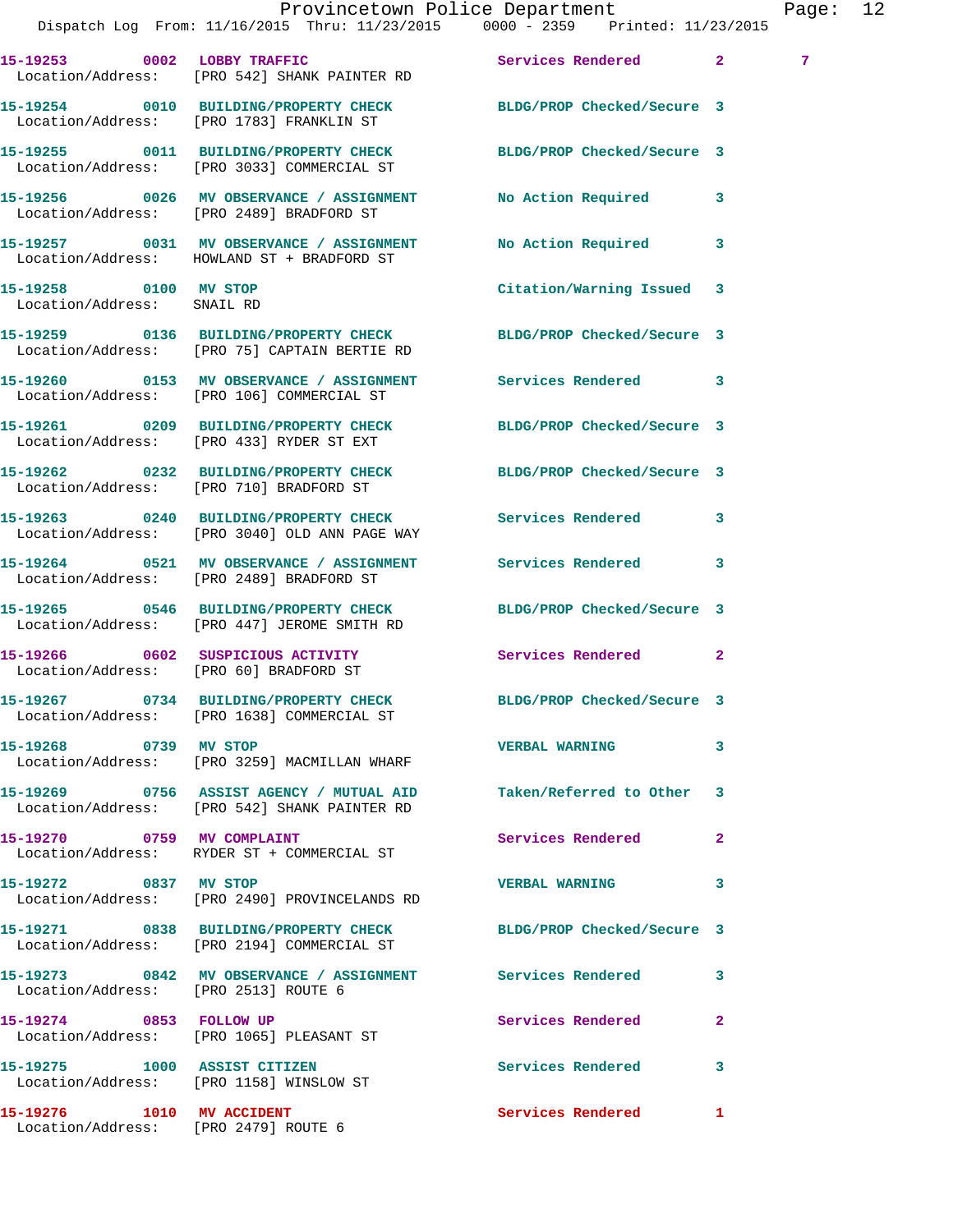|                                                               | 15-19277 1023 BUILDING/PROPERTY CHECK BLDG/PROP Checked/Secure 3<br>Location/Address: [PRO 1783] FRANKLIN ST   |                            |                |  |
|---------------------------------------------------------------|----------------------------------------------------------------------------------------------------------------|----------------------------|----------------|--|
|                                                               | 15-19278 1100 MV OBSERVANCE / ASSIGNMENT Services Rendered<br>Location/Address: [PRO 2521] ROUTE 6             |                            | 3              |  |
| Location/Address: [PRO 94] BRADFORD ST                        | 15-19279 1103 MV OBSERVANCE / ASSIGNMENT Services Rendered                                                     |                            | 3              |  |
| 15-19280 1135 MV STOP                                         | Location/Address: BRADFORD ST + SHANK PAINTER RD                                                               | <b>VERBAL WARNING</b>      | 3              |  |
| Location/Address: [PRO 3287] ROUTE 6                          | 15-19281 1155 BUILDING/PROPERTY CHECK BLDG/PROP Checked/Secure 3                                               |                            |                |  |
| 15-19282 1213 MV COMPLAINT<br>Location/Address: COMMERCIAL ST |                                                                                                                | Services Rendered          | $\mathbf{2}$   |  |
|                                                               | 15-19283 1217 BUILDING/PROPERTY CHECK BLDG/PROP Checked/Secure 3<br>Location/Address: [PRO 3033] COMMERCIAL ST |                            |                |  |
|                                                               | 15-19284 1248 MEDICAL EMERGENCY/LIFT Services Rendered<br>Location/Address: [PRO 376] COMMERCIAL ST            |                            | $\mathbf{1}$   |  |
|                                                               | 15-19285 1252 BUILDING/PROPERTY CHECK BLD/PROP CHECKED UNSECUR 3<br>Location/Address: [PRO 2500] COMMERCIAL ST |                            |                |  |
|                                                               | 15-19286 1310 PARK, WALK & TALK<br>Location/Address: [PRO 526] RYDER ST EXT                                    | Services Rendered          | $\overline{2}$ |  |
|                                                               | 15-19287 1332 SERVICE CALL/TOYS FOR TOTS Services Rendered<br>Location/Address: [PRO 542] SHANK PAINTER RD     |                            | 3              |  |
|                                                               | 15-19288 1337 BUILDING/PROPERTY CHECK BLDG/PROP Checked/Secure 3<br>Location/Address: [PRO 1780] JOHNSON ST    |                            |                |  |
|                                                               | 15-19289 1344 ANIMAL CALL<br>Location/Address: [PRO 526] RYDER ST EXT                                          | Services Rendered          | $\overline{2}$ |  |
|                                                               | 15-19290 1354 PARK, WALK & TALK 1988 Services Rendered<br>Location/Address: [PRO 537] SHANK PAINTER RD         |                            | $\overline{2}$ |  |
|                                                               | 15-19291 1417 MEDICAL EMERGENCY/BANDAGE Services Rendered<br>Location/Address: [PRO 965] KIMBERLY LN           |                            | 1              |  |
|                                                               | 15-19293 1537 PARK, WALK & TALK<br>Location/Address: [PRO 105] COMMERCIAL ST                                   | Services Rendered          | $\mathbf{2}$   |  |
|                                                               | 15-19294 1612 BUILDING/PROPERTY CHECK<br>Location/Address: [PRO 3259] MACMILLAN WHARF                          | BLDG/PROP Checked/Secure 3 |                |  |
|                                                               | 15-19295 1624 BOAT/HARBORMASTER<br>Location/Address: [PRO 3259] MACMILLAN WHARF                                | Taken/Referred to Other 2  | 1              |  |
|                                                               | 15-19296 1632 BUILDING/PROPERTY CHECK<br>Location/Address: [PRO 3033] COMMERCIAL ST                            | BLDG/PROP Checked/Secure 3 |                |  |
| Location/Address: [PRO 521] ROUTE 6                           |                                                                                                                | BLDG/PROP Checked/Secure 3 |                |  |
| 15-19298 1702 VERBAL HEADLIGHT<br>Location/Address: SNAIL RD  |                                                                                                                | <b>VERBAL WARNING</b>      | 3              |  |
| Location/Address: [PRO 2521] ROUTE 6                          | 15-19299 1710 MV OBSERVANCE / ASSIGNMENT Services Rendered                                                     |                            | 3              |  |
|                                                               | 15-19300 1723 BUILDING/PROPERTY CHECK<br>Location/Address: [PRO 710] BRADFORD ST                               | BLDG/PROP Checked/Secure 3 |                |  |
|                                                               | 15-19301 1915 BUILDING/PROPERTY CHECK BLDG/PROP Checked/Secure 3                                               |                            |                |  |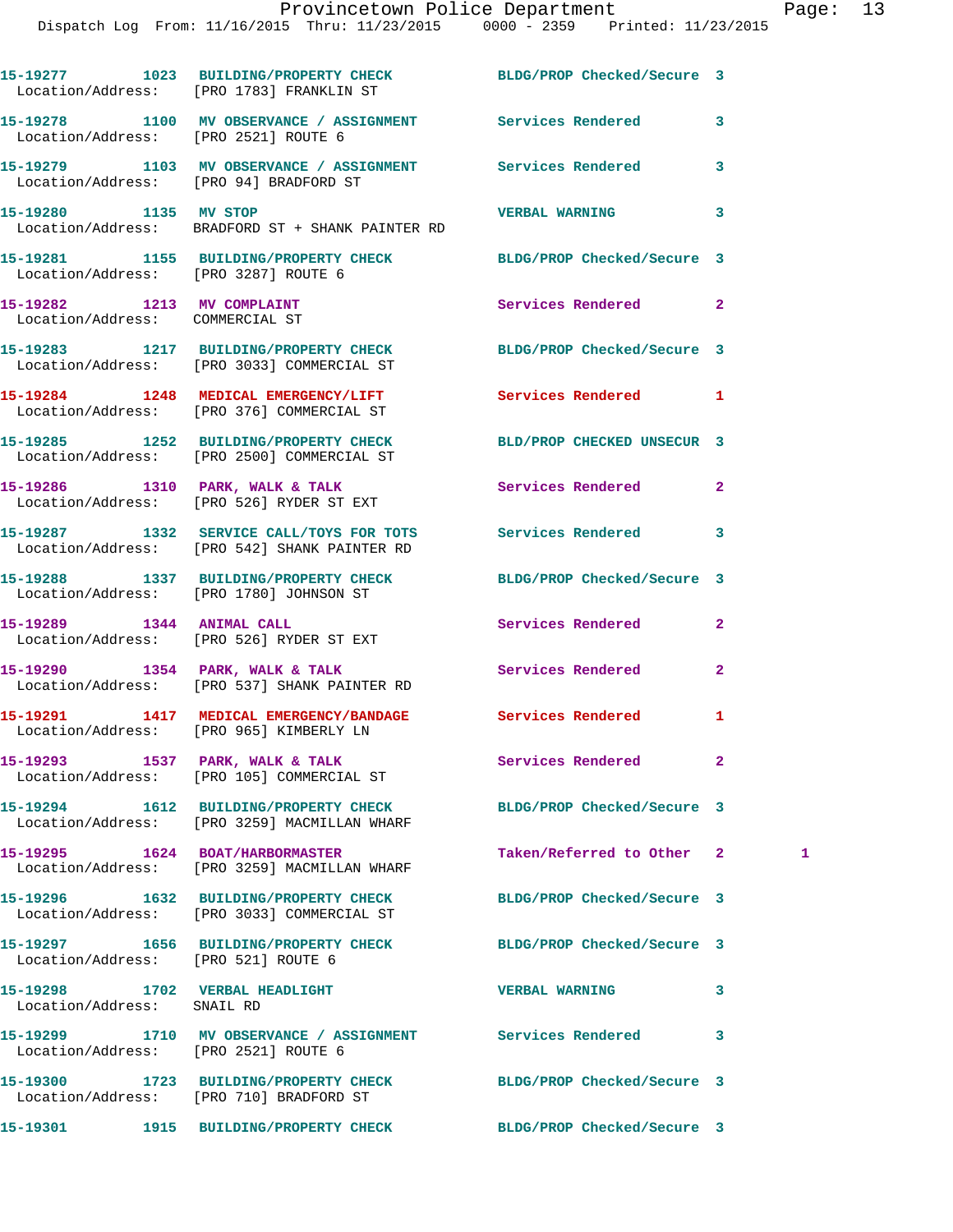|                                                           | Provincetown Police Department The Page: 14<br>Dispatch Log From: 11/16/2015 Thru: 11/23/2015 0000 - 2359 Printed: 11/23/2015 |                           |   |   |  |
|-----------------------------------------------------------|-------------------------------------------------------------------------------------------------------------------------------|---------------------------|---|---|--|
|                                                           | Location/Address: [PRO 519] RACE POINT RD                                                                                     |                           |   |   |  |
|                                                           | 15-19303 1951 ALARM - GENERAL BLDG/PROP Checked/Secure 1<br>Location/Address: COOK ST + COMMERCIAL ST                         |                           |   |   |  |
|                                                           | 15-19302 1952 BUILDING/PROPERTY CHECK BLDG/PROP Checked/Secure 3<br>Location/Address: [PRO 3040] OLD ANN PAGE WAY             |                           |   |   |  |
|                                                           | 15-19304 2010 VERBAL CROSSWALK CONFIDENTIAL VERBAL WARNING 3<br>Location/Address: [PRO 399] COMMERCIAL ST                     |                           |   |   |  |
|                                                           | 15-19305 2021 BUILDING/PROPERTY CHECK BLDG/PROP Checked/Secure 3<br>Location/Address: [PRO 571] ALDEN ST                      |                           |   |   |  |
|                                                           | 15-19306 2138 BAR CHECK<br>Location/Address: [PRO 484] MASONIC PL                                                             | Services Rendered 2       |   |   |  |
|                                                           | 15-19310 2321 BUILDING/PROPERTY CHECK BLDG/PROP Checked/Secure 3<br>Location/Address: [PRO 2977] COMMERCIAL ST                |                           |   |   |  |
|                                                           | 15-19311 2327 MV OBSERVANCE / ASSIGNMENT Services Rendered 3<br>Location/Address: [PRO 2513] ROUTE 6                          |                           |   |   |  |
|                                                           | 15-19312 2337 BUILDING/PROPERTY CHECK BLDG/PROP Checked/Secure 3<br>Location/Address: [PRO 3033] COMMERCIAL ST                |                           |   |   |  |
| 15-19313 2343 MV STOP<br>Location/Address: THISTLEMORE RD |                                                                                                                               | VERBAL WARNING 3          |   |   |  |
|                                                           | 15-19314 2355 MV OBSERVANCE / ASSIGNMENT Services Rendered 3<br>Location/Address: [PRO 94] BRADFORD ST                        |                           |   |   |  |
|                                                           | 15-19315 2358 BUILDING/PROPERTY CHECK BLDG/PROP Checked/Secure 3<br>Location/Address: [PRO 545] SHANK PAINTER RD              |                           |   |   |  |
| For Date: 11/22/2015 - Sunday                             |                                                                                                                               |                           |   |   |  |
|                                                           | 15-19308 0000 INFO SERVICES - LOBBY Services Rendered 2<br>Location/Address: [PRO 542] SHANK PAINTER RD                       |                           |   | 9 |  |
| Location/Address: COMMERCIAL ST                           |                                                                                                                               |                           |   |   |  |
|                                                           | 15-19317 0035 MV OBSERVANCE / ASSIGNMENT Services Rendered<br>Location/Address: BRADFORD ST + HOWLAND ST                      |                           | 3 |   |  |
|                                                           | 15-19318 0039 MV OBSERVANCE / ASSIGNMENT Services Rendered 3<br>Location/Address: [PRO 3231] BRADFORD ST                      |                           |   |   |  |
|                                                           | 15-19319 0110 HEAD LACERATION/TRANSPORT<br>Location/Address: WINTHROP ST + BRADFORD ST                                        | Transported to Hospital 1 |   |   |  |
|                                                           | 15-19321 0130 BUILDING/PROPERTY CHECK BLDG/PROP Checked/Secure 3<br>Location/Address: [PRO 1783] FRANKLIN ST                  |                           |   |   |  |
|                                                           | 15-19322 0132 BUILDING/PROPERTY CHECK BLDG/PROP Checked/Secure 3<br>Location/Address: [PRO 1783] FRANKLIN ST                  |                           |   |   |  |
|                                                           | 15-19323 0136 BUILDING/PROPERTY CHECK BLDG/PROP Checked/Secure 3<br>Location/Address: [PRO 710] BRADFORD ST                   |                           |   |   |  |
|                                                           | 15-19324 0137 MV STOP<br>Location/Address: [PRO 43] BRADFORD ST                                                               | VERBAL WARNING 3          |   |   |  |
| Location/Address: CONWELL ST + ROUTE 6                    | 15-19325 0143 MV OBSERVANCE / ASSIGNMENT Services Rendered 3                                                                  |                           |   |   |  |
|                                                           | 15-19327 0218 BUILDING/PROPERTY CHECK BLDG/PROP Checked/Secure 3<br>Location/Address: [PRO 182] COMMERCIAL ST                 |                           |   |   |  |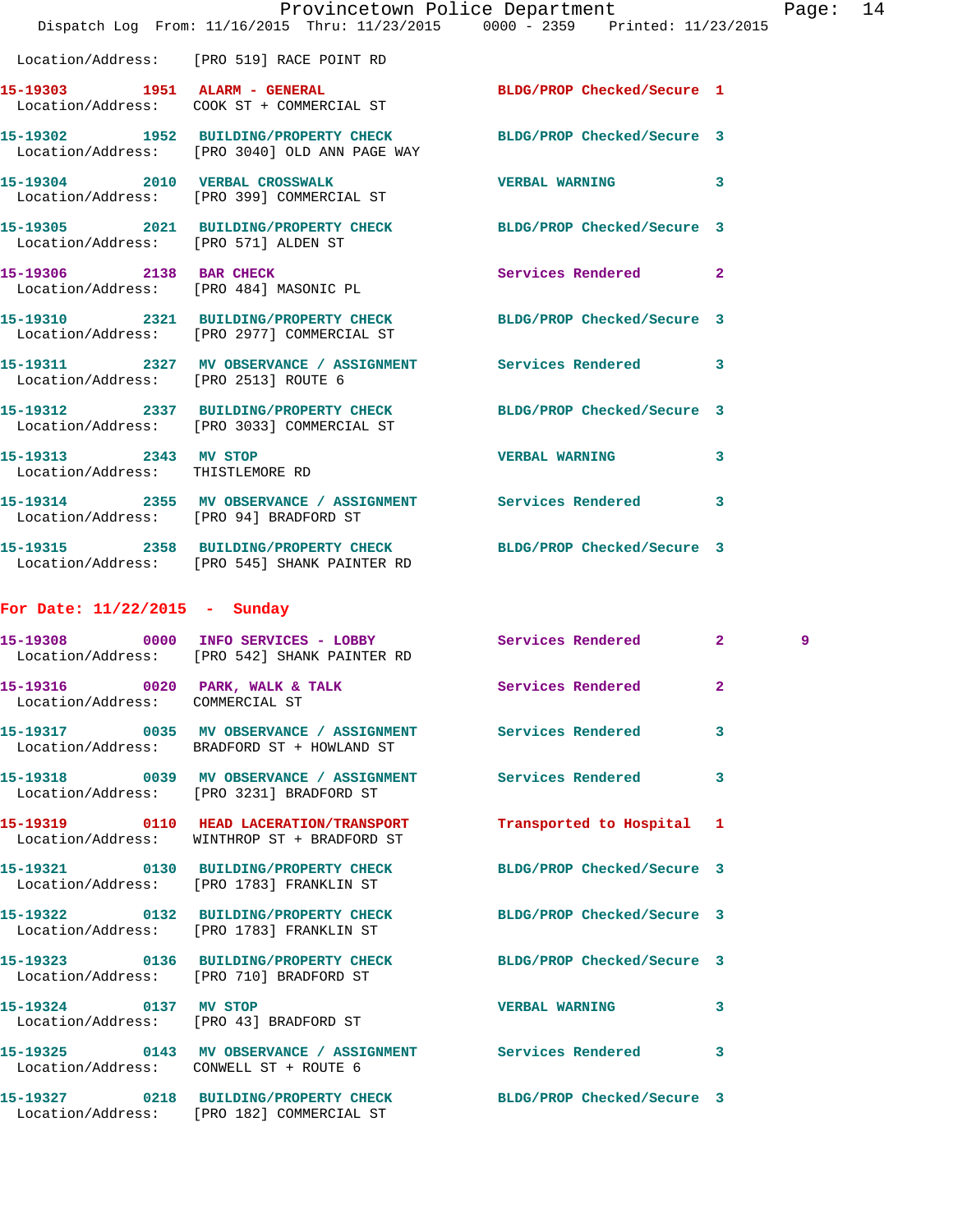|                                                             | Provincetown Police Department<br>Dispatch Log From: 11/16/2015 Thru: 11/23/2015 0000 - 2359 Printed: 11/23/2015 |                            |              |
|-------------------------------------------------------------|------------------------------------------------------------------------------------------------------------------|----------------------------|--------------|
|                                                             | 15-19328 0230 BUILDING/PROPERTY CHECK BLDG/PROP Checked/Secure 3<br>Location/Address: [PRO 516] RACE POINT RD    |                            |              |
|                                                             | 15-19329 0236 BUILDING/PROPERTY CHECK<br>Location/Address: [PRO 710] BRADFORD ST                                 | BLDG/PROP Checked/Secure 3 |              |
| Location/Address: [PRO 512] PRINCE ST                       | 15-19330 0416 BUILDING/PROPERTY CHECK BLDG/PROP Checked/Secure 3                                                 |                            |              |
|                                                             | 15-19331 0510 BUILDING/PROPERTY CHECK BLDG/PROP Checked/Secure 3<br>Location/Address: [PRO 3033] COMMERCIAL ST   |                            |              |
| Location/Address: ROUTE 6 + SNAIL RD                        | 15-19332 0510 MV OBSERVANCE / ASSIGNMENT Services Rendered                                                       |                            | 3            |
|                                                             | 15-19333 0603 BUILDING/PROPERTY CHECK Services Rendered<br>Location/Address: [PRO 3040] OLD ANN PAGE WAY         |                            | 3            |
|                                                             | 15-19334 0607 BUILDING/PROPERTY CHECK<br>Location/Address: [PRO 564] BAYBERRY AVE                                | Services Rendered          | 3            |
|                                                             | 15-19335 0621 BUILDING/PROPERTY CHECK Services Rendered<br>Location/Address: [PRO 395] COMMERCIAL ST             |                            | 3            |
|                                                             | 15-19336 0633 BUILDING/PROPERTY CHECK<br>Location/Address: [PRO 519] RACE POINT RD                               | BLDG/PROP Checked/Secure 3 |              |
|                                                             | 15-19337 0737 BUILDING/PROPERTY CHECK BLDG/PROP Checked/Secure 3<br>Location/Address: [PRO 433] RYDER ST EXT     |                            |              |
|                                                             | 15-19338 0743 BUILDING/PROPERTY CHECK<br>Location/Address: [PRO 1638] COMMERCIAL ST                              | BLDG/PROP Checked/Secure 3 |              |
| 15-19339 0809 SERVICE CALL                                  | Location/Address: [PRO 3259] MACMILLAN WHARF                                                                     | Services Rendered          | 3            |
|                                                             | Location/Address: HOWLAND ST + HARRY KEMP WAY                                                                    |                            | 3            |
| Location/Address: [PRO 57] BRADFORD ST                      | 15-19341 0856 BUILDING/PROPERTY CHECK BLDG/PROP Checked/Secure 3                                                 |                            |              |
|                                                             | 15-19342 0859 BUILDING/PROPERTY CHECK<br>Location/Address: [PRO 1783] FRANKLIN ST                                | BLDG/PROP Checked/Secure 3 |              |
| 15-19343 0914 ASSIST CITIZEN                                | Location/Address: [PRO 2518] ROUTE 6                                                                             | Services Rendered          | 3            |
|                                                             | 15-19344 0919 BUILDING/PROPERTY CHECK<br>Location/Address: [PRO 2483] COMMERCIAL ST                              | Services Rendered          | 3            |
|                                                             | 15-19345 0957 MV OBSERVANCE / ASSIGNMENT Services Rendered<br>Location/Address: RYDER ST + BRADFORD ST           |                            | 3            |
|                                                             | Location/Address: BRADFORD ST + HOWLAND ST                                                                       |                            | 3            |
|                                                             | 15-19347 1019 SUSPICIOUS ACTIVITY<br>Location/Address: [PRO 94] BRADFORD ST                                      | Services Rendered          | 2            |
| 15-19348 1040 MV STOP                                       | Location/Address: [PRO 3259] MACMILLAN WHARF                                                                     | <b>VERBAL WARNING</b>      | 3            |
| 15-19349 1106 HARASSMENT<br>Location/Address: COMMERCIAL ST |                                                                                                                  | SPOKEN TO                  | $\mathbf{2}$ |
| Location/Address: [PRO 521] ROUTE 6                         | 15-19350 1116 BUILDING/PROPERTY CHECK BLDG/PROP Checked/Secure 3                                                 |                            |              |
|                                                             |                                                                                                                  |                            | 3            |

Location/Address: [PRO 542] SHANK PAINTER RD

Page: 15<br>5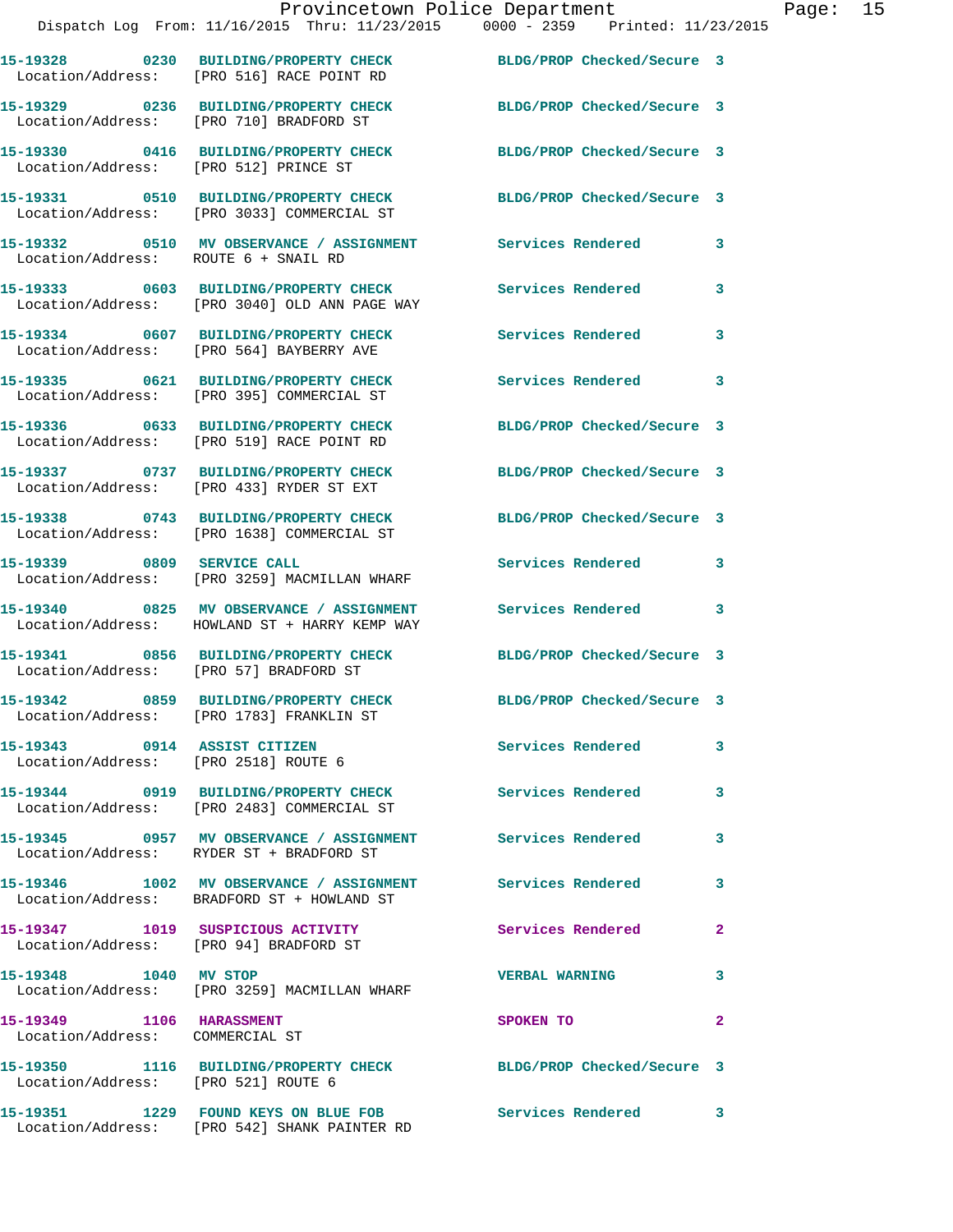| Location/Address: [PRO 3222] ALDEN ST                           | 15-19352 1240 MEDICAL EMERGENCY/FALL                                                                    | Transported to Hospital 1            |                         |
|-----------------------------------------------------------------|---------------------------------------------------------------------------------------------------------|--------------------------------------|-------------------------|
| 15-19353 1244 LOST PURSE                                        | Location/Address: [PRO 1150] WILLOW DR                                                                  | Services Rendered                    | 3                       |
|                                                                 | 15-19355 1321 SERVE WARRANT<br>Location/Address: [PRO 1339] COMMERCIAL ST                               | Could Not Locate                     | $\overline{\mathbf{3}}$ |
|                                                                 | 15-19356 1348 BUILDING/PROPERTY CHECK<br>Location/Address: [PRO 3033] COMMERCIAL ST                     | BLDG/PROP Checked/Secure 3           |                         |
| 15-19357 1355 MV STOP                                           | Location/Address: [PRO 444] HIGH POLE HILL                                                              | <b>VERBAL WARNING</b>                | 3                       |
| 15-19358 1431 LOST IPHONE 5S<br>Location/Address: COMMERCIAL ST |                                                                                                         | <b>Services Rendered</b>             | $\overline{\mathbf{3}}$ |
|                                                                 | 15-19359 1456 FOUND WALLET<br>Location/Address: [PRO 43] BRADFORD ST                                    | <b>Services Rendered</b>             | 3                       |
|                                                                 | 15-19360 1459 FOUND CHASE VISA CARD<br>Location/Address: [PRO 43] BRADFORD ST                           | <b>Services Rendered</b><br>$\sim$ 3 |                         |
| 15-19361 1522 LOOSE DOG                                         | Location/Address: [PRO 1730] DUNCAN LN                                                                  | Services Rendered                    | $\mathbf{2}$            |
|                                                                 | 15-19362 1559 BUILDING/PROPERTY CHECK<br>Location/Address: [PRO 1638] COMMERCIAL ST                     | BLDG/PROP Checked/Secure 3           |                         |
|                                                                 | 15-19363 1657 MV STOP<br>Location/Address: CONWELL ST + BRADFORD ST                                     | Citation/Warning Issued 3            |                         |
|                                                                 | 15-19364 1806 BUILDING/PROPERTY CHECK<br>Location/Address: [PRO 3259] MACMILLAN WHARF                   | BLDG/PROP Checked/Secure 3           |                         |
|                                                                 | 15-19365 1811 BUILDING/PROPERTY CHECK<br>Location/Address: [PRO 175] COMMERCIAL ST                      | BLDG/PROP Checked/Secure 3           |                         |
| 15-19366 1914 BURGLAR ALARM<br>Location/Address: POINT ST       |                                                                                                         | BLDG/PROP Checked/Secure 1           |                         |
|                                                                 | 15-19367 1948 BUILDING/PROPERTY CHECK<br>Location/Address: [PRO 94] BRADFORD ST                         | Services Rendered 3                  |                         |
| 15-19368 2057 VERBAL HEADLIGHT                                  | Location/Address: [PRO 3099] SHANK PAINTER RD                                                           | <b>VERBAL WARNING</b>                | $\overline{\mathbf{3}}$ |
|                                                                 | 15-19369 2106 BUILDING/PROPERTY CHECK<br>Location/Address: [PRO 444] HIGH POLE HILL                     | BLDG/PROP Checked/Secure 3           |                         |
|                                                                 | 15-19370 2112 BUILDING/PROPERTY CHECK Services Rendered 3<br>Location/Address: [PRO 2500] COMMERCIAL ST |                                      |                         |
|                                                                 | Location/Address: [PRO 539] SHANK PAINTER RD                                                            |                                      | 3                       |
| 15-19373 2314 PARK, WALK & TALK                                 | Location/Address: [PRO 106] COMMERCIAL ST                                                               | Services Rendered                    | $\mathbf{2}$            |
|                                                                 | 15-19372 2328 BUILDING/PROPERTY CHECK<br>Location/Address: [PRO 1778] SHANK PAINTER RD                  | BLDG/PROP Checked/Secure 3           |                         |
|                                                                 | 15-19374 2334 BUILDING/PROPERTY CHECK<br>Location/Address: [PRO 1638] COMMERCIAL ST                     | BLDG/PROP Checked/Secure 3           |                         |
|                                                                 | 15-19375 2338 BUILDING/PROPERTY CHECK<br>Location/Address: [PRO 395] COMMERCIAL ST                      | Services Rendered                    | $\mathbf{3}$            |
| 15-19376 2343 BAR CHECK                                         |                                                                                                         | Services Rendered                    | $\mathbf{2}$            |